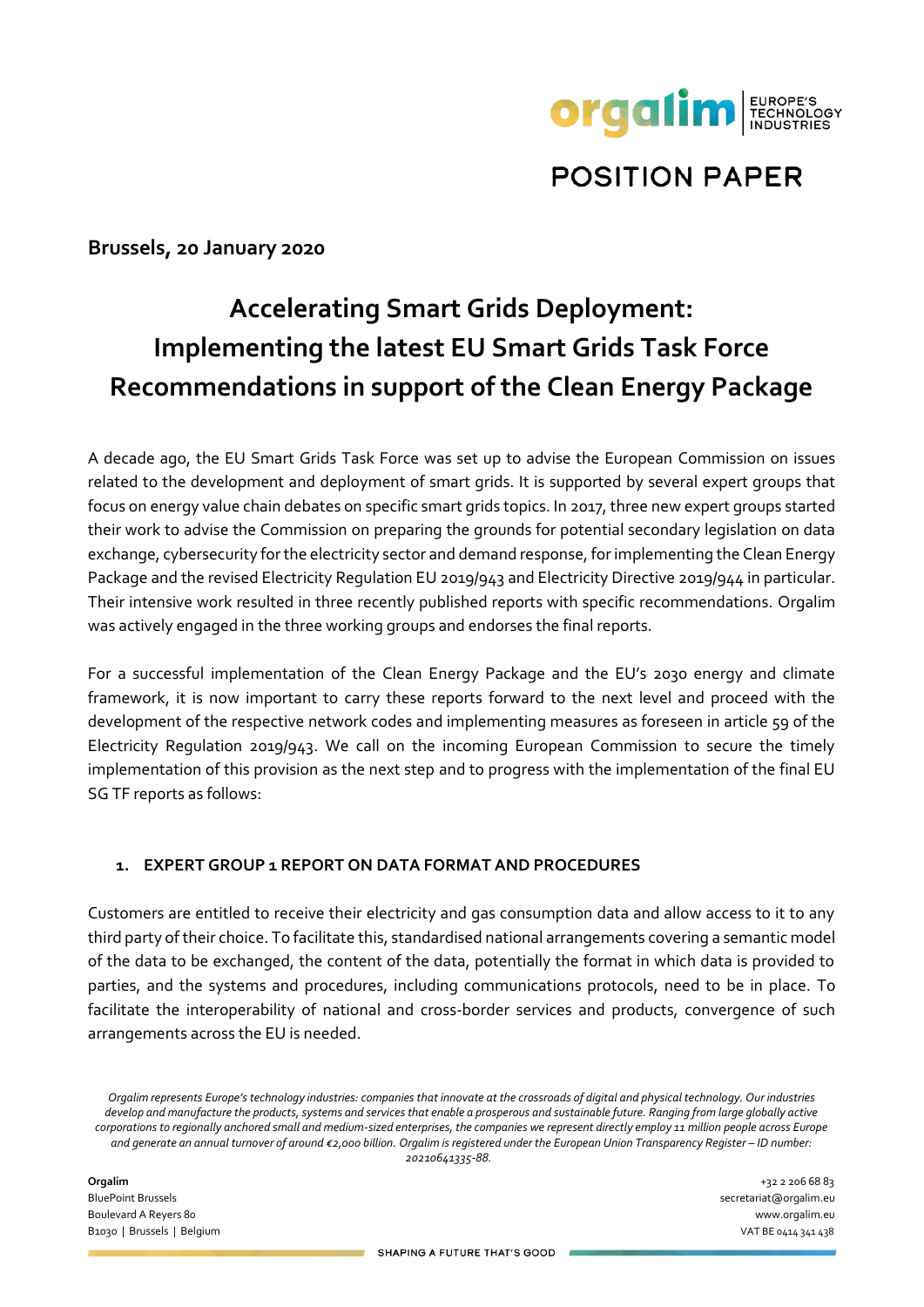2

EG1 delivered a set of recommendations on the scope and coverage of a potential specific EU secondary legislation that will set up the requirements and the procedures for such arrangements on data access and exchange and facilitate achieving and maintaining full interoperability of energy services within the EU.

### **In our view, the following principles enshrined in the recommendations are particularly important for implementing article 59 of the Electricity Regulation**:

- **•** Building on available reference models, a common European role model<sup>1</sup>, common information **model**<sup>2</sup> and a **core process model**<sup>3</sup> should be adopted and used.
- High-level **business requirements**, formulated in a technology-and technical-architecture-neutral way, should be the basis for interoperability.
- Regarding the **emerging services**, existing role models need to be extended to take into account new roles; new business use cases should be described using the same methodology.
- To improve interoperability, available **European standards** should be adopted and used.
- A **roadmap** is required to achieve and maintain interoperability, and all relevant stakeholders must be involved in the process.

Orgalim also particularly underlines the conclusion drawn regarding emerging services that 'download my data' or 'share my data' services do not yet exist in the majority of member states. This opens the opportunity to harmonise the processes and data format in Europe, so that tools developed based on this data can enter an open European market. To allow for the fast growth of emerging services, data formats based on a common 'reference ontology' must be in place.

We specify our detailed opinion on all EG1 recommendations in Annex I.

## **2. EXPERT GROUP 2 REPORT ON CYBERSECURITY**

The energy infrastructure is one of the most critical assets for a modern society and a backbone for its economic activities, welfare and stability. Making the European energy grid smarter is necessary for improving efficiency and managing the complexity in a future system with increased variable renewable energy sources. It also enables citizens to become active consumers ("prosumers") and better manage their consumption or produce, store and ultimately trade and sell their own energy. Digitalisation is key to optimise the energy systems, ensure safety and security of supply and offer more affordable energy services. Therefore, it is in the interest of the EU, its member states and industry, to secure its energy infrastructure against cyber risks and threats. By doing so, we can also set global leadership standards in managing the challenge.

<sup>&</sup>lt;sup>1</sup> A model representing core functions/responsibilities in the energy sector and their interdependence.

<sup>&</sup>lt;sup>2</sup> A representation of concepts and the relationships, constraints, rules, and operations to specify data semantics for the energy sector for semantics.

<sup>&</sup>lt;sup>3</sup> A representation of harmonised processes for information exchange within the energy sector so that these processes may be implemented as such or as the basis for a customised version according to regional/national business needs.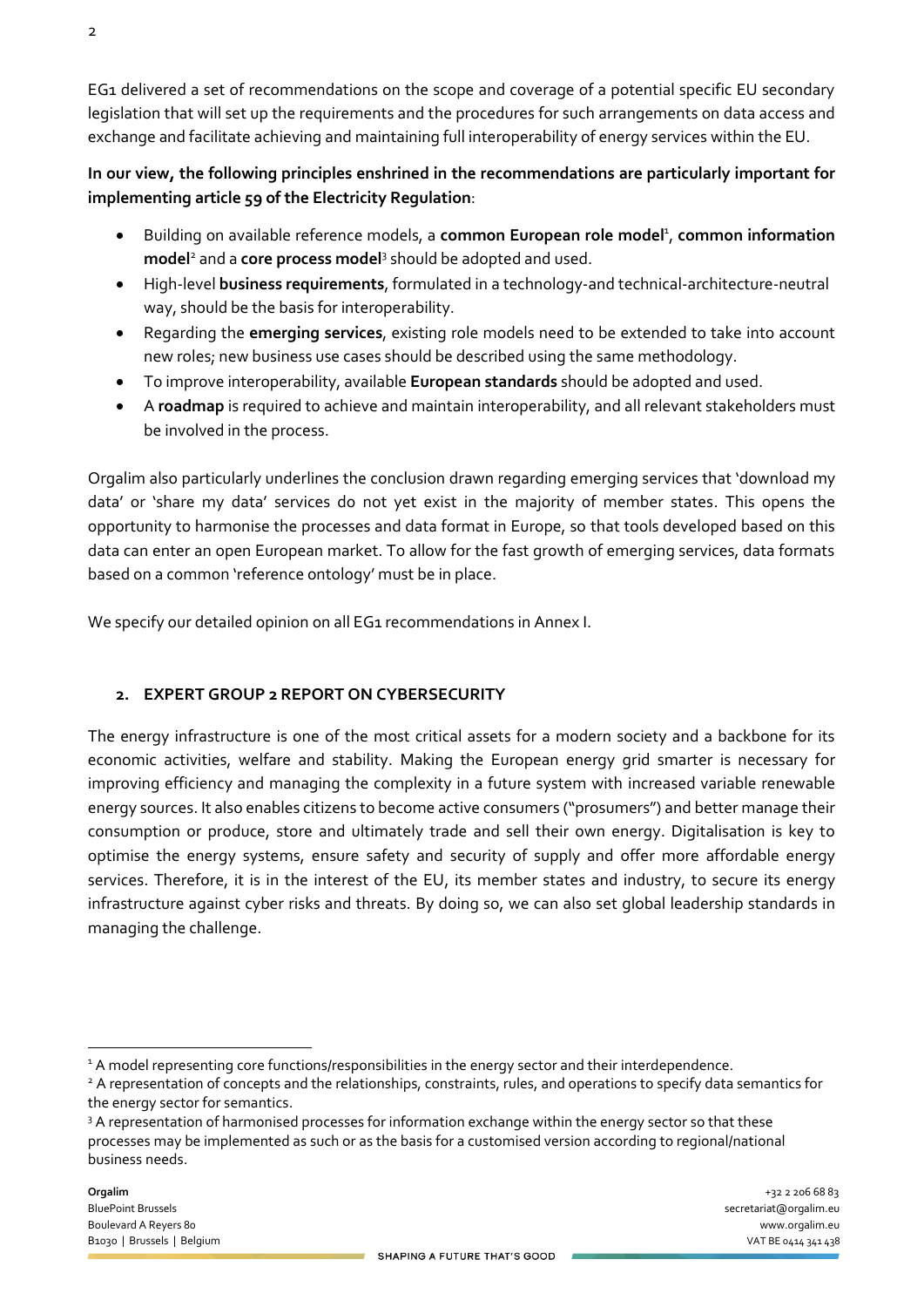This expert group focused on the scope for the potential network code on cybersecurity rules in the electricity subsector, building on the existing legislation (Network Information Security Directive EU 2016/1148 and General Data Protection Regulation 2016/679) and identifying the gaps.

Orgalim also welcomes the recommendations of EG2 and supports the recommendation for a harmonised certification approach across the European digital single market. We recognise the importance of a **holistic approach** for cybersecurity, as it combines baseline cybersecurity requirements for the electricity subsector with the needs of the electricity subsector stakeholders. The application of **ISO/IEC 27001** and **IEC 62443** allows addressing cybersecurity in the electricity subsector while supporting energy-specific, established and proven standards such as IEC 62351 and providing the flexibility to meet individual system requirements and use cases. The application of IEC 62443 offers the opportunity to have a single standard for Operational Technology (OT) to certify the vertically integrated transmission and distribution domain in a consistent cybersecurity approach across the energy value chain that will provide clarity for suppliers, integrators and operators that ultimately eventually support the objective of a baseline security in the electricity subsector.

In a holistic cybersecurity approach, specific risks can be mitigated by a defence-in-depth approach while considering not only the product but also the overall system with the different stakeholders such as suppliers, integrators and operators with appropriate cybersecurity measures in place.

Should the scope of the future network code not stop "before the meter", the following aspects should be taken into account regarding smart meters:

- Considering that a smart meter is an edge device for the electrical grid and the home application area, and considering that the EG2 report is addressing the electrical grid domain only, Orgalim expresses its support for a holistic cybersecurity approach.
- For countries where common criteria are already applied by legislation for smart meters, Orgalim could agree with safeguarding the existing implementation. For the limited, domain specific home application area of smart meters, common criteria could be considered as an alternative and equivalent approach to IECEE for the certification of smart meters, however not beyond.

We specify our detailed opinion on the EG2 recommendations in Annex II.

### **3. EXPERT GROUP 3 REPORT ON DEMAND SIDE FLEXIBILITY**

Demand-side flexibility refers to enabling the final customer to become active in the market, and to provide services to system operators to ensure efficient system operation on a regional level. It can play a key role in reducing overall system costs.

This expert group has identified the main barriers and proposed recommendations to advance the development of demand-side response. These barriers and recommendations have been clustered around the following main topics: customer perspective; market access; flexibility product design; market processes and coordination; measurement, validation and settlement; technical solutions and platforms to fulfil system and grid needs; privacy and security; market and technology readiness.

We highlight the following recommendations that require urgent action: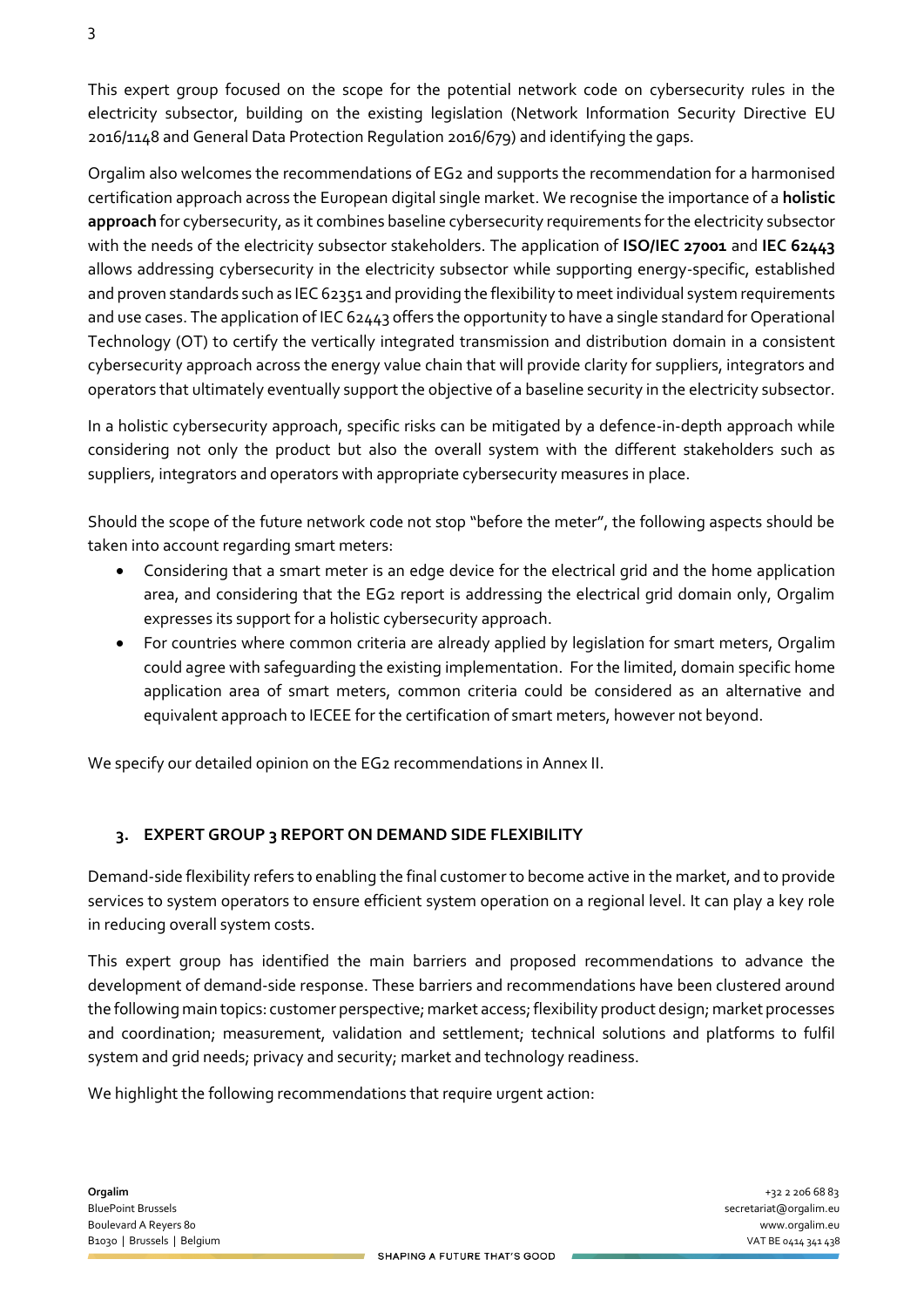- National regulatory authorities should ensure that Transmission System Operators (TSO) and Distribution System Operators (DSO) revenue regulation and network tariffs structures take the **costs and benefits of flexibility for the system** into account and that they are non-discriminatory.
- As to market access, we agree on the need for **standardisation, or at least interoperability, of hardware** (EMS, smart meters, charging stations etc.), and stress that this should apply only to the new generation of products. We also support the harmonisation of market rules and energy products.
- Concerning the flexibility product design, we should allow for the market to define the suitable products. However, providing **locational information** should be a requirement for flexibility products offered for congestion management. Also, it is necessary to define **data requirements** that flexibility service providers must deliver to the relevant system operator or responsible market operator.
- As regards market processes and flexibility, it is necessary to develop an **EU framework to ensure an equal and transparent level playing field**.
- The **Harmonised Electricity Market Role Model** should include common terminology for demandside flexibility, and develop roles and responsibilities for all relevant roles. In addition, a **market monitoring** system to provide a view on how much flexibility is active in the market needs to be developed.
- With respect to technical solutions and platforms to fulfil system and grid needs, **observability in low voltage grids** should be increased and **load and generation forecasting** at distribution level need to be improved. In addition, it is important to address large scale simultaneous behaviour of demand response technologies.
- In relation to data security, EU safety, security and liability policies and regulations should be updated to address the new risks. In addition, to address the new complexities that flexible electricity services will bring, **regulators across sectors should collaborate** more.

We specify our detailed opinion on the EG3 recommendations in Annex III.

In terms of procedural next steps, Orgalim calls for an inclusive and transparent process forthe development of the network codes foreseeing continuous stakeholder involvement, including European technology providers, as established by the Electricity Regulation.

Annex I: EG 1 Report - Towards Interoperability within the EU for Electricity and Gas Data Access & Exchange

\*\*\*

Annex II: EG2 Report Recommendations to the European Commission for the Implementation of Sector-Specific Rules for Cybersecurity Aspects of Cross-Border Electricity Flows, on Common Minimum Requirements, Planning, Monitoring, Reporting and Crisis Management

Annex III: EG3 Report on Demand Side Flexibility - Perceived barriers and proposed recommendations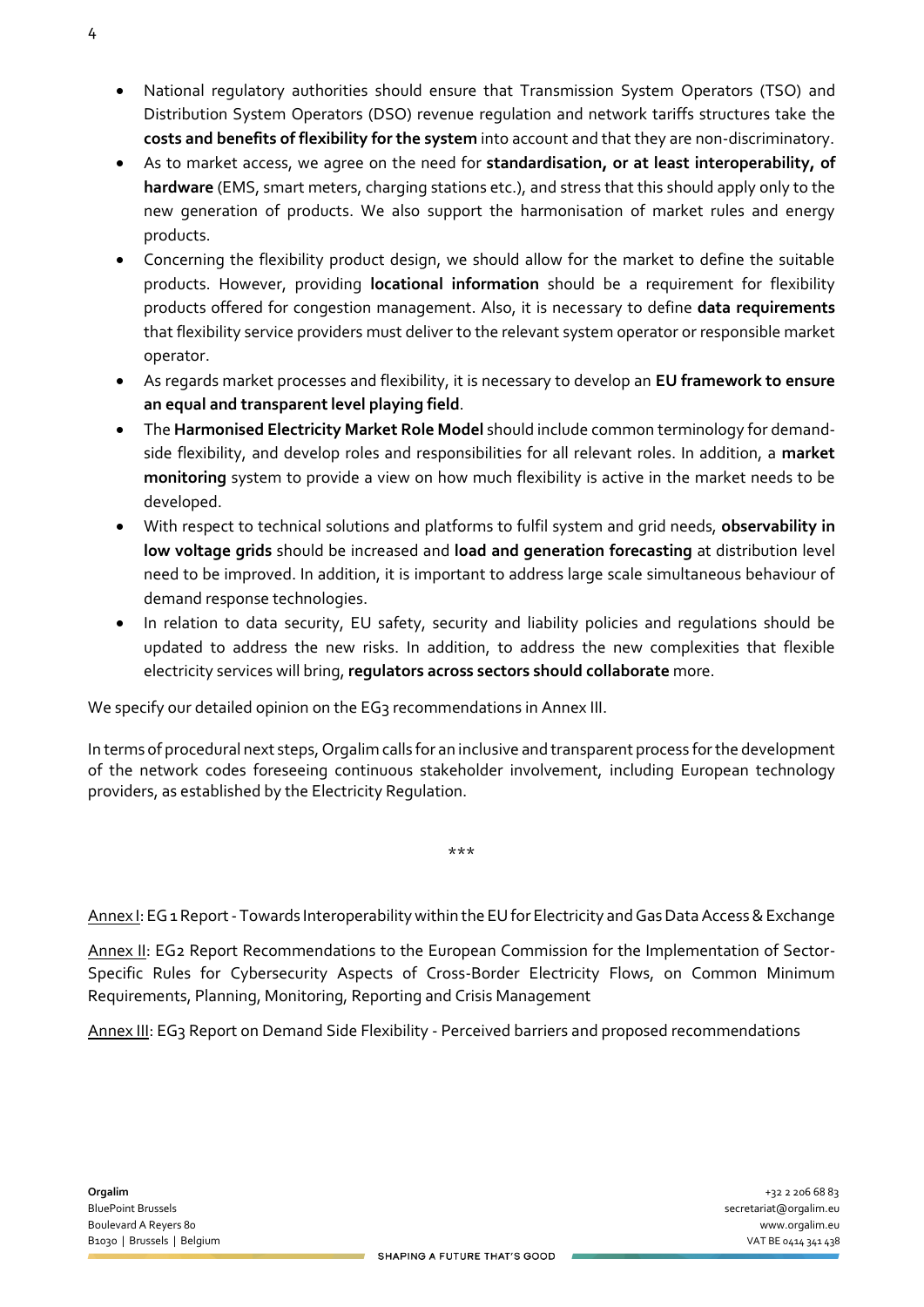### **ANNEX I:**

# **EG 1 Report - Towards Interoperability within the EU for Electricity and Gas Data Access & Exchange**

**RECOMMENDATIONS** for follow-up work towards convergence of national practices and the potential achievement of full interoperability at European level

| Recommendation                                          | <b>High</b>  | Important | Less      | Not a                     |
|---------------------------------------------------------|--------------|-----------|-----------|---------------------------|
|                                                         | importance   | and       | important | priority                  |
|                                                         | and highly   | urgent    | and less  |                           |
|                                                         | urgent       |           | urgent    |                           |
| o) On the way to interoperability of national           | x            |           |           |                           |
| practices for accessing and exchanging data, all        |              |           |           |                           |
| relevant stakeholders must get involved, discuss        |              |           |           |                           |
| and negotiate.                                          |              |           |           |                           |
| 1) Building on available role models, adopt and use a   | X            |           |           |                           |
| common European role model.                             |              |           |           |                           |
| 2) To facilitate interoperability, adopt and use a      | $\mathsf{x}$ |           |           |                           |
| common information model for semantics, for             |              |           |           |                           |
| example consider building on the available IEC CIM      |              |           |           |                           |
| model.                                                  |              |           |           |                           |
| 3) Adopt and use a core process model, which            |              | X         |           |                           |
| should allow for national specificities and stay open   |              |           |           |                           |
| for further interoperability over time.                 |              |           |           |                           |
| 4) Business requirements shall be the basis for         | X            |           |           |                           |
| interoperability and must remain technology-            |              |           |           |                           |
| neutral.                                                |              |           |           |                           |
| 5) Adopt and use available European standards as a      | $\mathsf{x}$ |           |           |                           |
| basis to improve interoperability.                      |              |           |           |                           |
| 6) Monitor the gap between each national practice       |              |           |           | X                         |
| and the reference core model. Consider means for        |              |           |           |                           |
| maintaining this at European level.                     |              |           |           |                           |
| 7) Specify information exchange in terms of             |              |           |           | $\boldsymbol{\mathsf{x}}$ |
| exchange between harmonised roles.                      |              |           |           |                           |
| 8) Bear in mind that legal aspects in national          |              |           |           | X                         |
| markets can be a limiting factor to full                |              |           |           |                           |
| interoperability.                                       |              |           |           |                           |
| 9) Aiming for interoperability should not be            |              | X         |           |                           |
| conditional to a cost/benefit analysis. However, how    |              |           |           |                           |
| to reach it and maintain it (in terms of context and    |              |           |           |                           |
| timing) could be analysed and optimised through         |              |           |           |                           |
| Cost/Benefit Analyses and Risks/Opportunities           |              |           |           |                           |
| Assessments.                                            |              |           |           |                           |
| 10) Bear in mind that reaching and maintaining          | $\mathsf{x}$ |           |           |                           |
| interoperability is a step-by-step exercise requiring a |              |           |           |                           |
| roadmap that needs to be duly monitored and             |              |           |           |                           |
| accordingly adapted.                                    |              |           |           |                           |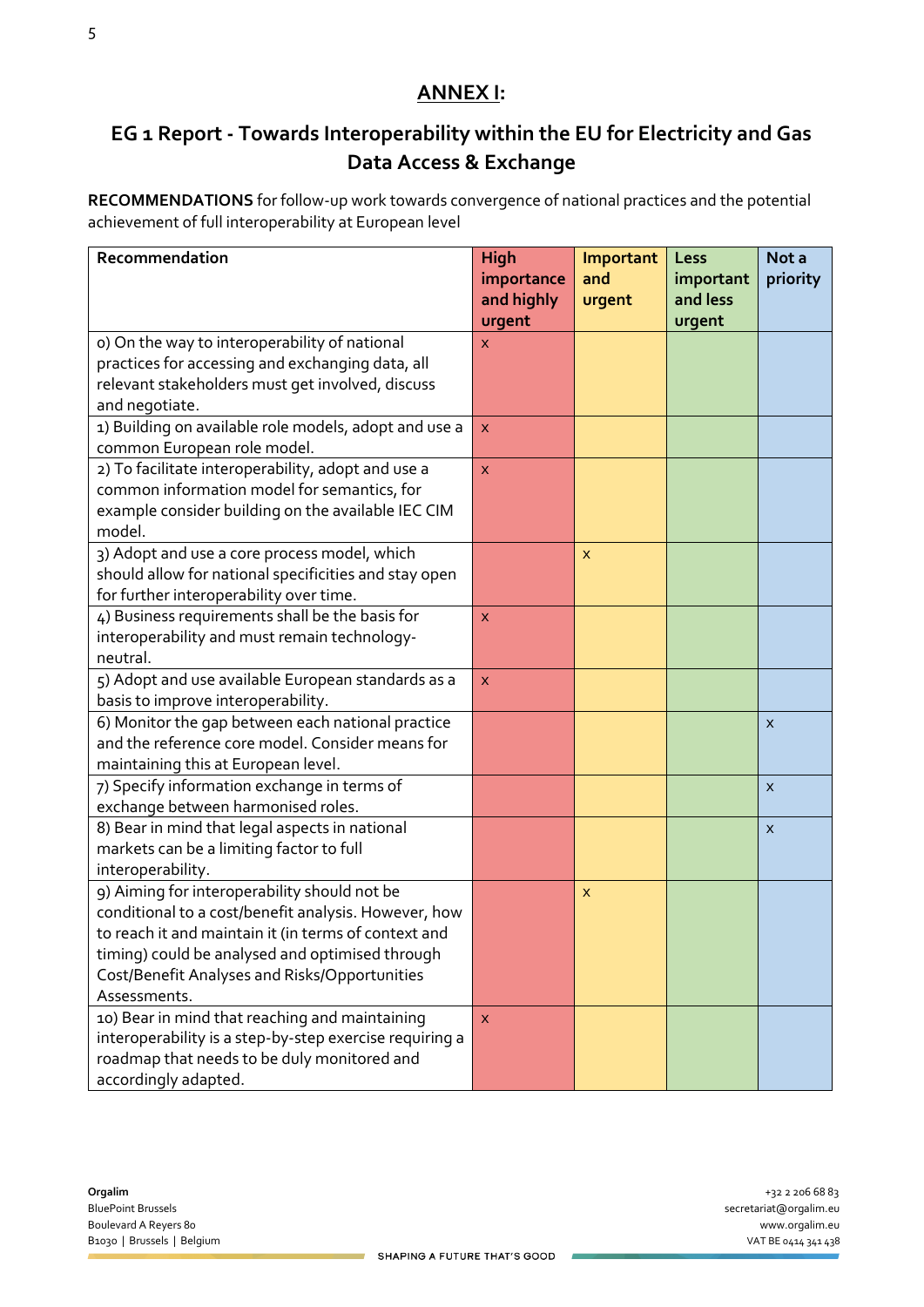**PROCESS-SPECIFIC RECOMMENDATIONS** – a non-exhaustive list based of the findings of this investigation; their description can be found in the related processes' sections in this report along with some proposals for role models and Business Use Cases.

#### **On Emerging Services**

| Recommendation                                        | High                     | <b>Important</b> | Less                  | Not a    |
|-------------------------------------------------------|--------------------------|------------------|-----------------------|----------|
|                                                       | importance<br>and highly | and<br>urgent    | important<br>and less | priority |
|                                                       | urgent                   |                  | urgent                |          |
| 11) New emerging business use cases related to        | X                        |                  |                       |          |
| emerging services should be described using the       |                          |                  |                       |          |
| methodology followed in the report. Four business     |                          |                  |                       |          |
| use cases have already been described and are         |                          |                  |                       |          |
| available in the accompanying document as a basis     |                          |                  |                       |          |
| for implementation: "download my data", "share my     |                          |                  |                       |          |
| data", "revoke consent" and "terminate service".      |                          |                  |                       |          |
| 12) Existing role models should be extended to take   | $\mathsf{x}$             |                  |                       |          |
| into account new roles and the diversity of           |                          |                  |                       |          |
| implementations enabling new services.                |                          |                  |                       |          |
| 13) If an external service is cancelled, the Consent  | $\mathsf{x}$             |                  |                       |          |
| Registry responsible needs to be informed to handle   |                          |                  |                       |          |
| future activities. Service termination must propagate |                          |                  |                       |          |
| termination of consent previously given by the        |                          |                  |                       |          |
| consumer.                                             |                          |                  |                       |          |
| 14) If a consent is revoked by the consumer, all      | $\mathsf{x}$             |                  |                       |          |
| concerned service providers and third parties must    |                          |                  |                       |          |
| be informed immediately to handle future activities.  |                          |                  |                       |          |

**On Billing** – referring to data exchanged between actors in the energy sector and not the end bill

| Recommendation                                            | <b>High</b> | Important    | Less      | Not a    |
|-----------------------------------------------------------|-------------|--------------|-----------|----------|
|                                                           | importance  | and          | important | priority |
|                                                           | and highly  | urgent       | and less  |          |
|                                                           | urgent      |              | urgent    |          |
| 15) As billing is closely related to the legal aspects of |             | X            |           |          |
| the national markets, convergence - to the extent         |             |              |           |          |
| possible - of legal aspects is important for furthering   |             |              |           |          |
| interoperability.                                         |             |              |           |          |
| 16) The reference model should encompass different        |             | $\mathsf{x}$ |           |          |
| models for billing taking into account significant        |             |              |           |          |
| national characteristics.                                 |             |              |           |          |
| 17) Building billing interoperability should not          |             | $\mathsf{x}$ |           |          |
| restrain an organisation's competitive                    |             |              |           |          |
| communication possibilities nor undermine the             |             |              |           |          |
| dynamic innovative trends (digitalisation / new           |             |              |           |          |
| service developments).                                    |             |              |           |          |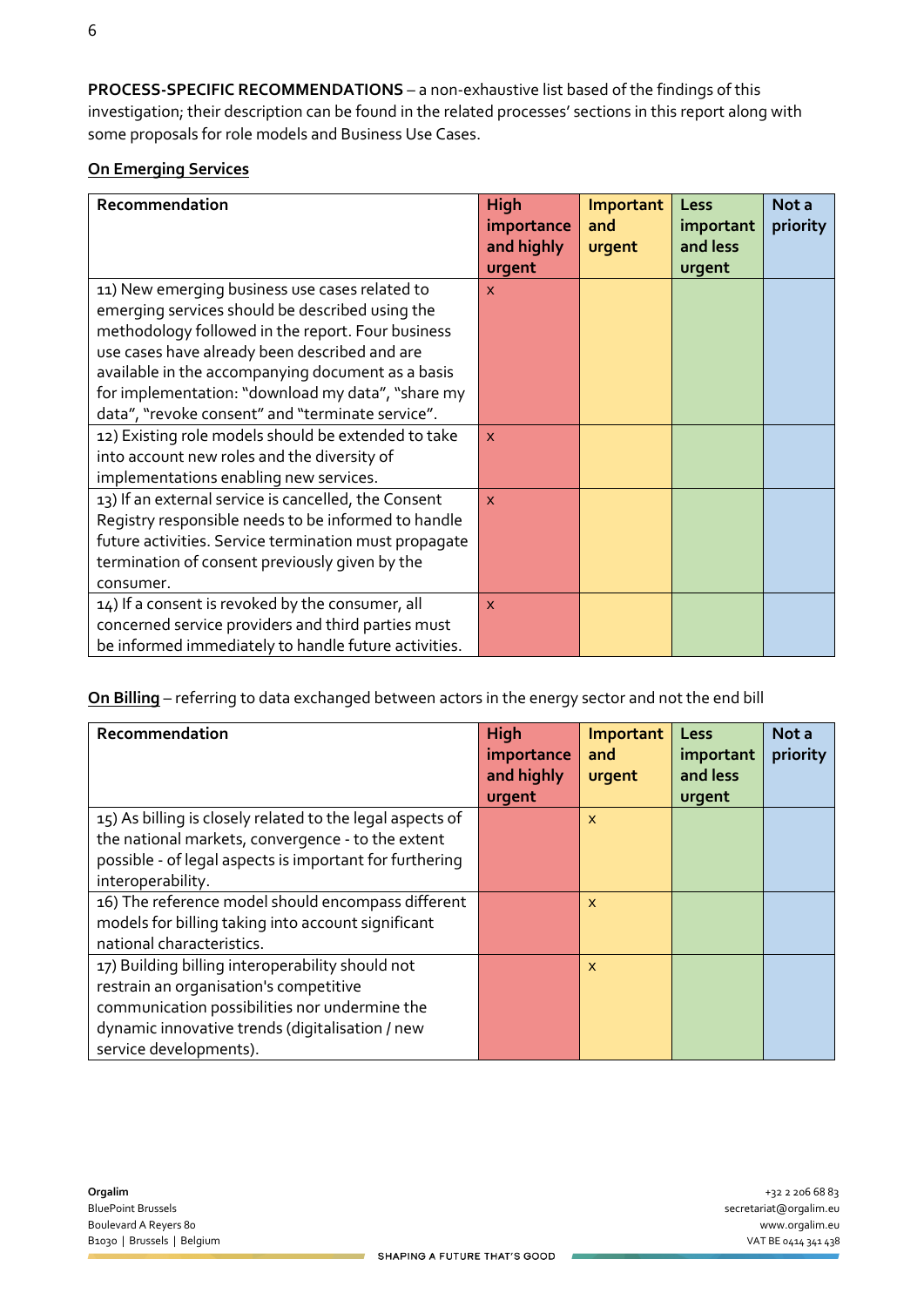## **ANNEX II:**

# **EG2 Report Recommendations to the European Commission for the Implementation of Sector-Specific Rules for Cybersecurity Aspects of Cross-Border Electricity Flows, on Common Minimum Requirements, Planning, Monitoring, Reporting and Crisis Management**

**RECOMMENDATIONS** on **Conformity to ISO/IEC 27001:2013** and **Minimum Security Requirements**

| Area                      | Requirements                                                                                                                                                                                                                                                                                                                           | Owner                            | <b>High</b><br>importance<br>and highly<br>urgent | Imp. and<br>urgent        | Less<br>imp.<br>and<br>less | Not a<br>priority |
|---------------------------|----------------------------------------------------------------------------------------------------------------------------------------------------------------------------------------------------------------------------------------------------------------------------------------------------------------------------------------|----------------------------------|---------------------------------------------------|---------------------------|-----------------------------|-------------------|
|                           |                                                                                                                                                                                                                                                                                                                                        |                                  |                                                   |                           | urgent                      |                   |
| ISO/IEC 27001             | Conformity to<br>ISO/IEC 27001:2013<br>and any subsequent<br>version applicable at<br>the national level.                                                                                                                                                                                                                              | Operator                         | $\pmb{\times}$                                    |                           |                             |                   |
| Scope                     | <b>System Operation</b><br>Critical includes<br>assets, which are<br>directly related to<br>the availability and<br>reliability of power<br>generation and<br>distribution<br>infrastructure. It<br>defines the<br>productive<br>environment of an<br>energy system<br>operator, i.e. the<br>Operational<br>Technology (OT)<br>domain. | Operator                         | $\mathsf{x}$                                      |                           |                             |                   |
| Risk<br>Management        | Record known<br>incidents, attacks<br>and vulnerabilities.                                                                                                                                                                                                                                                                             | Operator                         |                                                   | $\boldsymbol{\mathsf{x}}$ |                             |                   |
| <b>Risk</b><br>Management | Known basic risks<br>for cyber incidents<br>and attacks should<br>be record.                                                                                                                                                                                                                                                           | ENTSO-E<br>and EU-<br><b>DSO</b> | X.                                                |                           |                             |                   |
| <b>Risk</b><br>Management | Regular update on<br>major threats and<br>risks relevant for<br>transmission and<br>distribution<br>operators                                                                                                                                                                                                                          | <b>ENISA</b>                     | X                                                 |                           |                             |                   |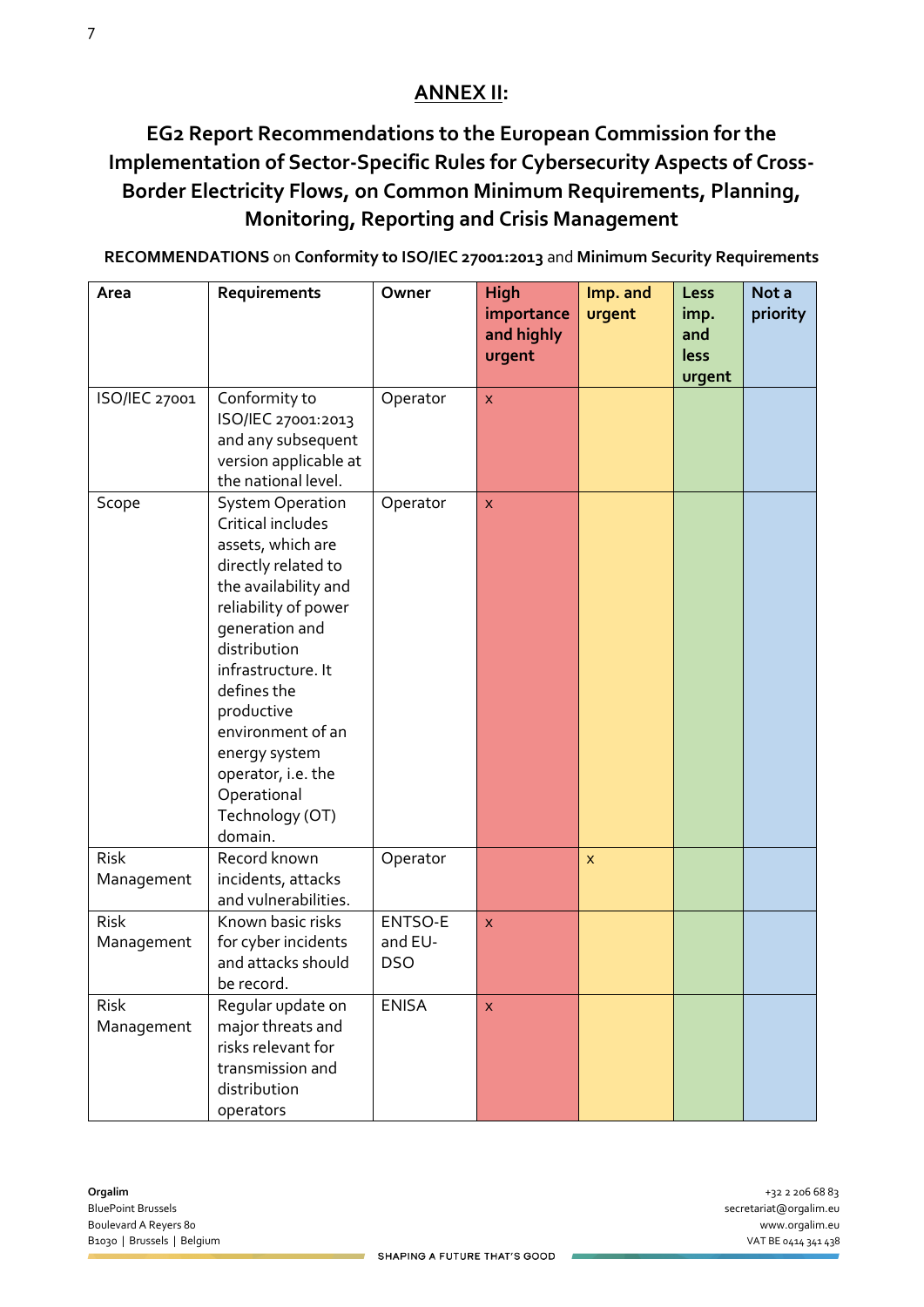| Risk<br>Management      | ENTSO-E and EU-<br>DSO to provide a<br>risk-impact matrix<br>as a template for<br>operators.                                                                                                                                                      | ENTSO-E<br>and EU-<br><b>DSO</b> | X                       |              |  |
|-------------------------|---------------------------------------------------------------------------------------------------------------------------------------------------------------------------------------------------------------------------------------------------|----------------------------------|-------------------------|--------------|--|
| Asset<br>Management     | ACER to align the<br>approach on<br>categorisation of<br>assets with the<br>respective<br>regulators, ENTSO-<br>E and EU-DSO in<br>order to derive a<br>proper approach on<br>asset management.                                                   | <b>ACER</b>                      | $\overline{\mathsf{x}}$ |              |  |
| Asset<br>Management     | Categorise assets<br>and to have an<br>infrastructure<br>network plan<br>available.                                                                                                                                                               | Operator                         |                         | $\mathsf{x}$ |  |
| Certified<br>Components | Operators to use<br>products, processes<br>and services<br>conform to EU<br>cybersecurity<br>certification<br>schemes as soon as<br>respective schemes<br>and components are<br>available from at<br>least two suppliers<br>or service providers. | Operator                         |                         | $\mathsf{x}$ |  |
| Migration of<br>legacy  | Use of an<br>infrastructure<br>network plan to<br>classify systems<br>according to a risk-<br>impact matrix in<br>order to derive a<br>migration plan<br>depending on an<br>agreed level of<br>CapEx and OpEx.                                    | Operator                         |                         | $\mathsf{x}$ |  |
| Migration of<br>legacy  | Agee with<br>respective<br>stakeholders on the<br>level that should be<br>used for CapEx and<br>OpEx with the<br>objective to migrate                                                                                                             | <b>NRA</b>                       |                         | $\mathsf{x}$ |  |

 $\mathcal{L}$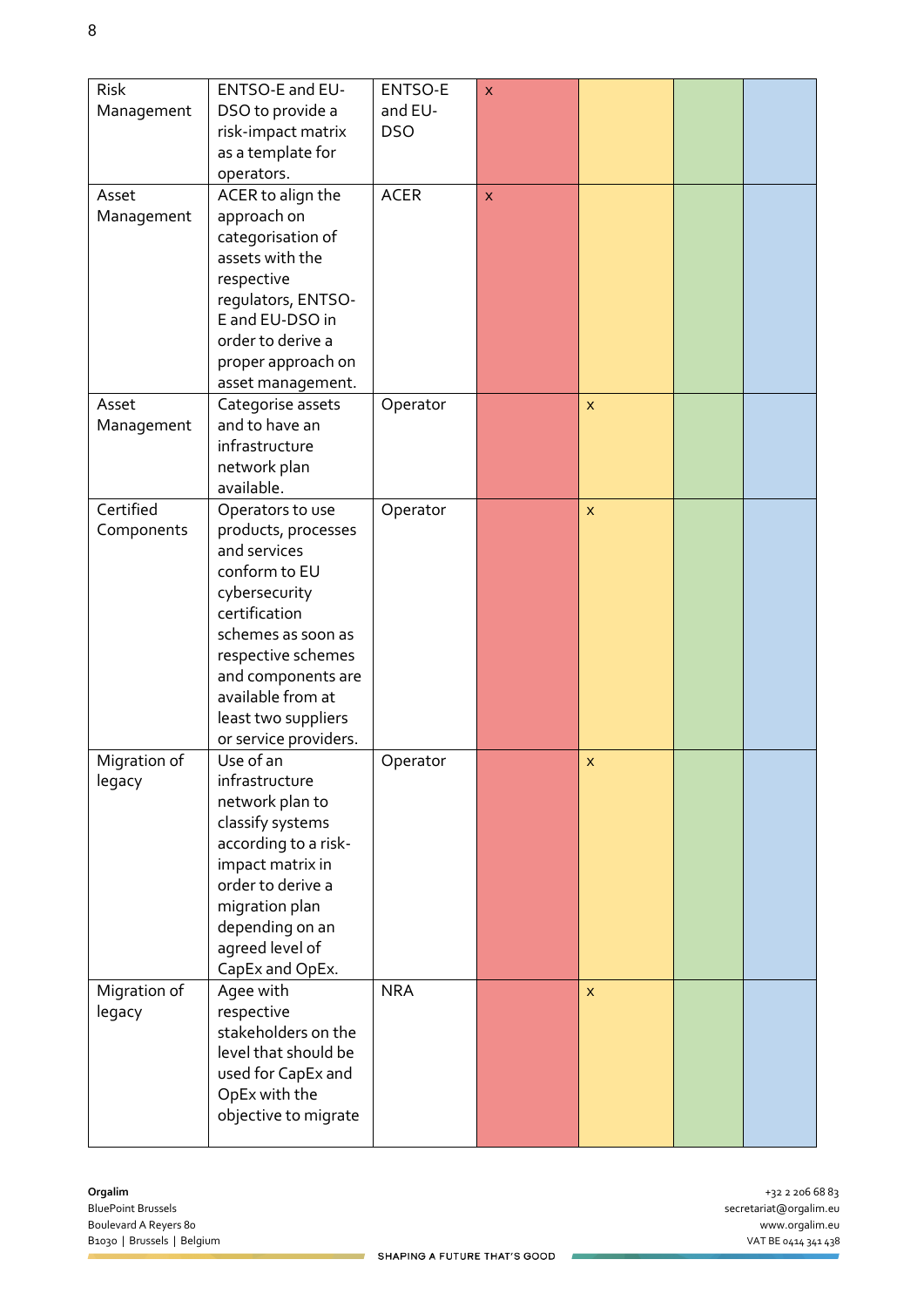|                                           | existing<br>infrastructure<br>towards a baseline<br>protection.                                                                                                                                                                                                                                                                                                           |                                  |                         |              |  |
|-------------------------------------------|---------------------------------------------------------------------------------------------------------------------------------------------------------------------------------------------------------------------------------------------------------------------------------------------------------------------------------------------------------------------------|----------------------------------|-------------------------|--------------|--|
| Categorisation                            | Split into domains of<br>OT products, OT<br>systems and IT<br>Services.                                                                                                                                                                                                                                                                                                   | ENTSO-E<br>and EU-<br><b>DSO</b> | $\overline{\mathsf{x}}$ |              |  |
| Methodology                               | Methodology based<br>on ISO/IEC<br>27005:2018 with<br>additional<br>requirements:<br>· Identify and<br>evaluate existing<br>countermeasures<br>· Re-evaluate<br>likelihood and<br>impact<br>· Determine residual<br>risks<br>• Compare residual<br>risks with tolerable<br>risks · Identify<br>additional<br>cybersecurity<br>measures.                                   | ENTSO-E<br>and EU-<br><b>DSO</b> | $\pmb{\times}$          |              |  |
| Methodology<br>- Context<br>establishment | Context<br>establishment shall<br>cover:<br>- System outline<br>- Categorisation of<br>products, systems<br>and services<br>- Risk-impact matrix<br>- Target protection<br>level;<br>EU reference<br>architecture should<br>consider<br>architectures<br>available in<br>international<br>standards. ENTSO-E<br>and EU-DSO should<br>align on respective<br>architecture. | ENTSO-E<br>and EU-<br><b>DSO</b> |                         | $\mathsf{x}$ |  |
| Methodology<br>- Risk<br>Assessment       | Known basic risks<br>for cyber incidents<br>and attacks should<br>be recorded.                                                                                                                                                                                                                                                                                            | ENTSO-E<br>and EU-<br><b>DSO</b> | $\mathsf{x}$            |              |  |

ż,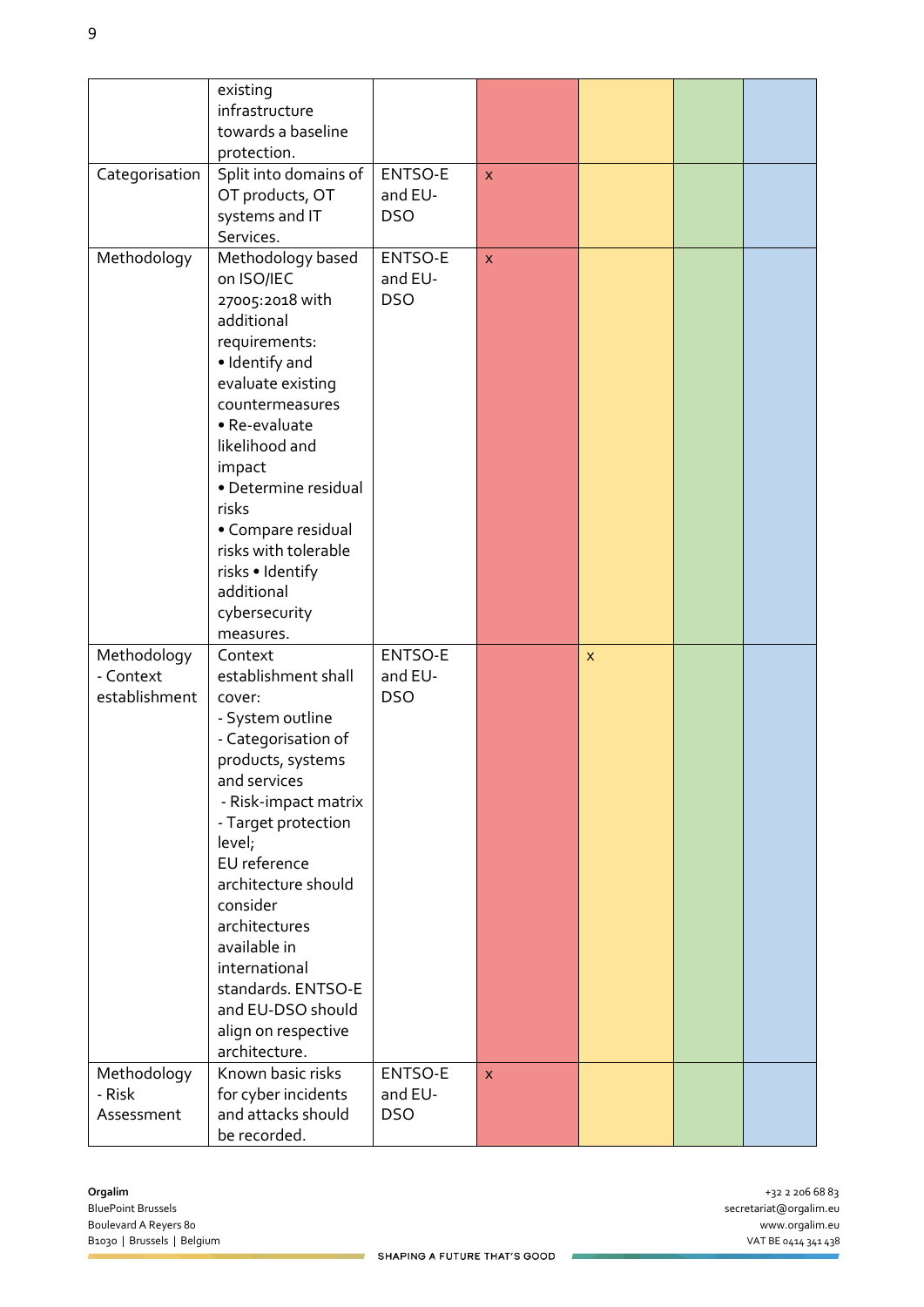| Methodology<br>- Risk<br>Assessment       | Regular update on<br>major threats and<br>risks relevant for<br>transmission and<br>distribution<br>operator.                                                                                                                                                                              | <b>ENISA</b>                     |                         | X                       |  |
|-------------------------------------------|--------------------------------------------------------------------------------------------------------------------------------------------------------------------------------------------------------------------------------------------------------------------------------------------|----------------------------------|-------------------------|-------------------------|--|
| Methodology<br>- Risk<br>Treatment        | Set-up of expert<br>group with relevant<br>stakeholders and<br>final review with<br>respective<br>associations.                                                                                                                                                                            | ENTSO-E<br>and EU-<br><b>DSO</b> | X                       |                         |  |
| Methodology<br>- Risk<br>Treatment        | Use of international<br>standards:<br>OT products: IEC<br>$62443 - 4 - 1 - 4 - 2$<br>OT systems: IEC<br>$62443 - 2 - 4 - 3 - 3$<br>IT Services: Domain<br>specific; advice by<br><b>ENISA</b> should be<br>considered.                                                                     | ENTSO-E<br>and EU-<br><b>DSO</b> | $\overline{\mathsf{x}}$ |                         |  |
| Methodology<br>- Risk<br>Treatment        | Residual risks are to<br>be documented.                                                                                                                                                                                                                                                    | ENTSO-E<br>and EU-<br><b>DSO</b> |                         | X                       |  |
| Methodology<br>- Risk<br>Acceptance       | An alignment on<br>classification,<br>minimum security<br>requirements and<br>residual risks.                                                                                                                                                                                              | ENTSO-E<br>and EU-<br><b>DSO</b> |                         | $\overline{\mathsf{x}}$ |  |
| Methodology<br>- Regular<br>Review        | A regular review (at<br>least every five<br>years) to consider<br>changes in<br>technology, threats<br>and risks.                                                                                                                                                                          | ENTSO-E<br>and EU-<br><b>DSO</b> |                         | $\mathsf{x}$            |  |
| Application of<br>Certification<br>Scheme | SGTF EG2<br>recommends<br>ENTSO-E and EU-<br>DSO to discuss with<br>the European<br>Cybersecurity<br>Certification Group<br>(ECCG) as to where<br>a certification<br>scheme should be<br>applied and where<br>minimum security<br>requirements<br>without certification<br>are sufficient. | ENTSO-E<br>and EU-<br><b>DSO</b> | X.                      |                         |  |

ż,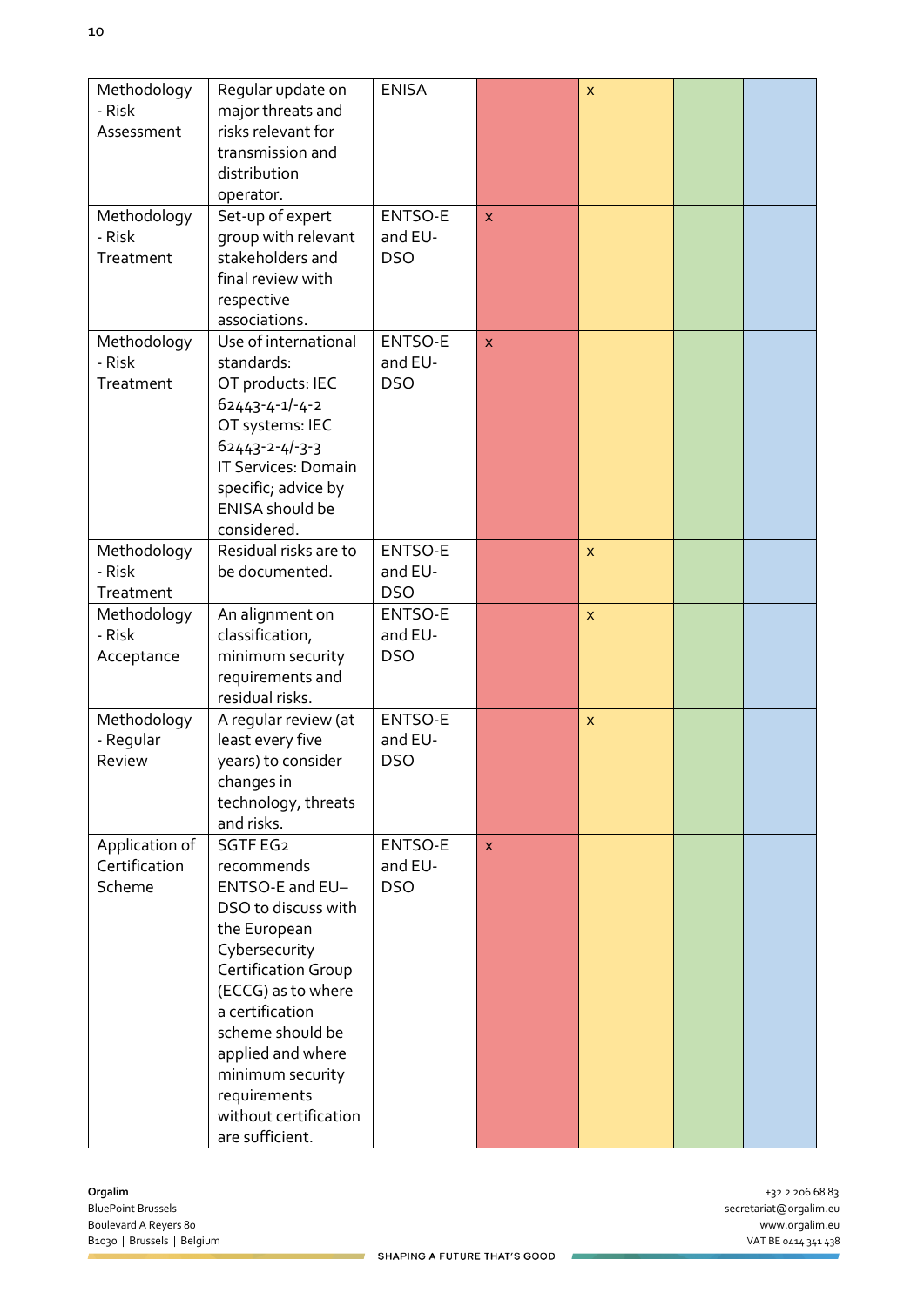| Certification | Use of profile                     | <b>ENISA</b> | $\mathsf{x}$       |              |  |
|---------------|------------------------------------|--------------|--------------------|--------------|--|
| Scheme        | (mapping of                        |              |                    |              |  |
|               | objectives to                      |              |                    |              |  |
|               | requirements from                  |              |                    |              |  |
|               | standard) as                       |              |                    |              |  |
|               | provided by SGTF                   |              |                    |              |  |
|               | EG2. ENISA to                      |              |                    |              |  |
|               | facilitate the update              |              |                    |              |  |
|               | of profiles in case of             |              |                    |              |  |
|               | new standard                       |              |                    |              |  |
|               | releases or updates                |              |                    |              |  |
|               | in regulation.                     |              |                    |              |  |
| Security      | Use of the profile for             | ENTSO-E      | $\pmb{\mathsf{X}}$ |              |  |
| Requirements  | security                           | and EU-      |                    |              |  |
|               | requirements                       | <b>DSO</b>   |                    |              |  |
|               | defined independent<br>from the EU |              |                    |              |  |
|               | Cybersecurity Act                  |              |                    |              |  |
|               | approach to meet                   |              |                    |              |  |
|               | the same objectives                |              |                    |              |  |
|               | as defined in the EU               |              |                    |              |  |
|               | Cybersecurity Act.                 |              |                    |              |  |
| Certification | Use of IECEE for                   | <b>ENISA</b> | $\mathsf{x}$       |              |  |
| Scheme        | respective profile for             |              |                    |              |  |
|               | OT products and OT                 |              |                    |              |  |
|               | systems including                  |              |                    |              |  |
|               | OT services                        |              |                    |              |  |
| Certification | ISO/IEC 27001:2013                 | ENTSO-E      |                    | $\mathsf{x}$ |  |
| Scheme        | instead of IEC                     | and EU-      |                    |              |  |
|               | $62443 - 2 - 1/-2 - 2$             | DSO and      |                    |              |  |
|               | within the used                    | <b>ENISA</b> |                    |              |  |
|               | parts of IEC 62443,                |              |                    |              |  |
|               | i.e. IEC62443-4-1/-4-              |              |                    |              |  |
|               | 2 and IEC 62443-2-                 |              |                    |              |  |
|               | $4/-3-3$ .                         |              |                    |              |  |
| Certification | Request                            | European     |                    | $\mathsf{x}$ |  |
| Scheme        | International and                  | Commission   |                    |              |  |
|               | European<br>Standardisation        |              |                    |              |  |
|               | Organisation to                    |              |                    |              |  |
|               | review and further                 |              |                    |              |  |
|               | develop IEC 62443                  |              |                    |              |  |
|               | into the direction of              |              |                    |              |  |
|               | a horizontal                       |              |                    |              |  |
|               | standard by                        |              |                    |              |  |
|               | including the                      |              |                    |              |  |
|               | flexibility to base                |              |                    |              |  |
|               | relevant parts of IEC              |              |                    |              |  |
|               | 62443 directly on                  |              |                    |              |  |
|               | ISO/IEC 27001.                     |              |                    |              |  |
|               |                                    |              |                    |              |  |

 $\mathcal{L}$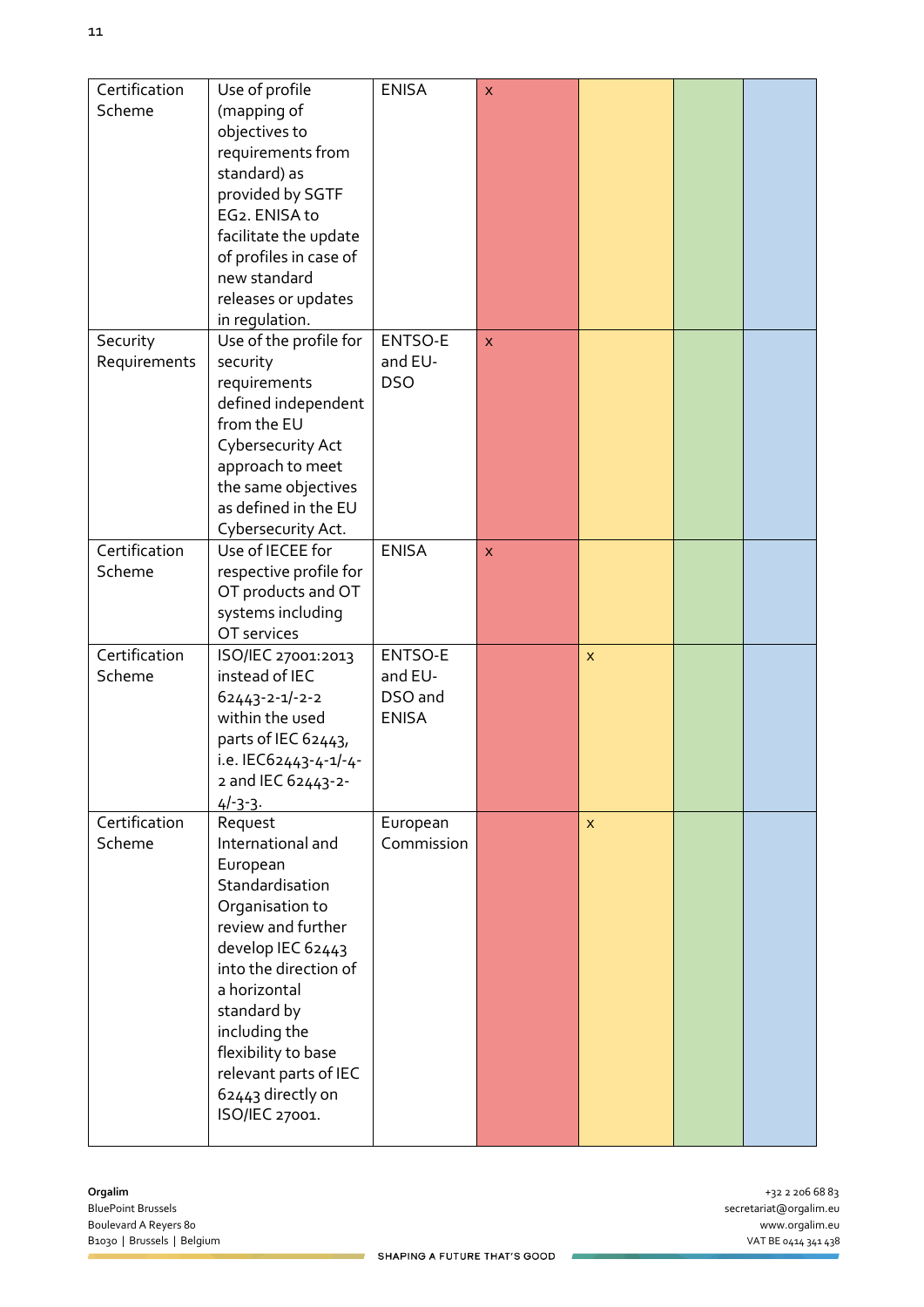| Certification<br>Assessment criteria<br>European<br>$\pmb{\times}$             |  |
|--------------------------------------------------------------------------------|--|
| Commission<br>Scheme<br>to be provided by                                      |  |
| standardisation                                                                |  |
| groups.                                                                        |  |
| Certification<br>Analysis of the need<br>ENTSO-E<br>$\pmb{\times}$             |  |
| for additional<br>and EU-<br>Scheme                                            |  |
| <b>DSO</b><br>sector-specific                                                  |  |
| assessment criteria.                                                           |  |
| In such cases,                                                                 |  |
| ENTSO-E and EU-                                                                |  |
| DSO should develop                                                             |  |
| such criteria in                                                               |  |
| alignment with<br>industry                                                     |  |
| stakeholders, ENISA                                                            |  |
| and the                                                                        |  |
| standardisation                                                                |  |
| bodies.                                                                        |  |
| Certification<br>Use of Annex II of<br><b>ENISA</b><br>$\overline{\mathsf{x}}$ |  |
| Scheme<br>768/2008/EC for                                                      |  |
| Conformity                                                                     |  |
| Assessment                                                                     |  |
| Procedures which                                                               |  |
| should be based on                                                             |  |
| ISO/IEC27001:2013<br>instead of ISO                                            |  |
| 9001:2015.                                                                     |  |
| Certification<br>ENTSO-E<br>SGTF EG2 proposes<br>$\mathsf{x}$                  |  |
| Scheme<br>and EU-<br>to support                                                |  |
| safeguarding<br><b>DSO</b>                                                     |  |
| existing national                                                              |  |
| certification                                                                  |  |
| implementations for                                                            |  |
| smart meters. A                                                                |  |
| possible                                                                       |  |
| harmonisation                                                                  |  |
| towards a European                                                             |  |
| approach in regards                                                            |  |
| of smart metering as                                                           |  |
| outlined in this                                                               |  |
| report should                                                                  |  |
| anyway take into<br>consideration                                              |  |
|                                                                                |  |
| already established<br>national certification                                  |  |
| schemes for smart                                                              |  |
|                                                                                |  |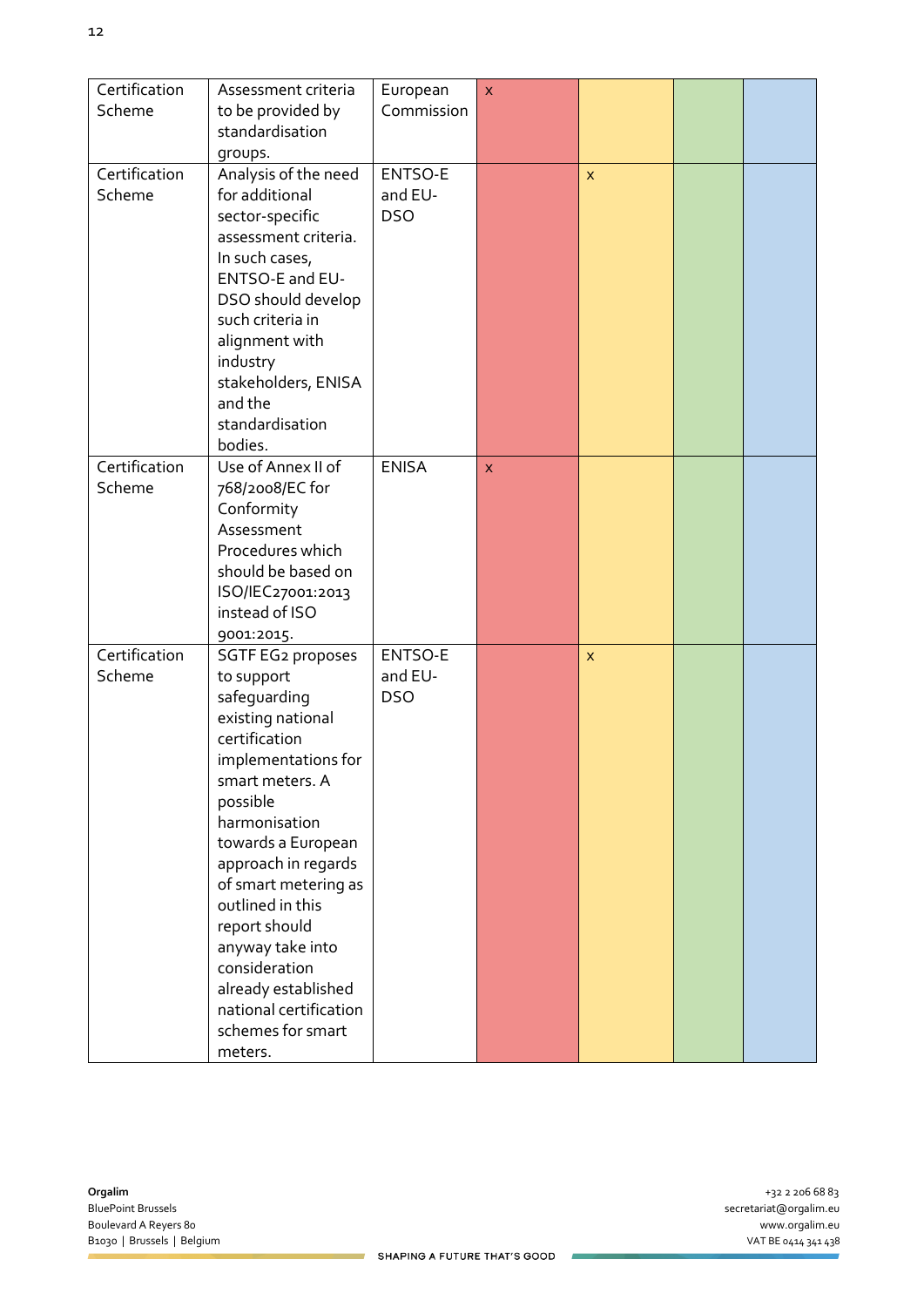| Area                                          | Requirements                                                                                                                                                                                                                                                                                                                                                                                                                                                                                                                                                                                                                                  | Owner      | <b>High</b><br>imp.<br>and<br>highly<br>urgent | Imp.<br>and<br>urgent | Less<br>imp.<br>and<br><b>less</b><br>urgent | Not a<br>priority |
|-----------------------------------------------|-----------------------------------------------------------------------------------------------------------------------------------------------------------------------------------------------------------------------------------------------------------------------------------------------------------------------------------------------------------------------------------------------------------------------------------------------------------------------------------------------------------------------------------------------------------------------------------------------------------------------------------------------|------------|------------------------------------------------|-----------------------|----------------------------------------------|-------------------|
| <b>Risk</b><br>Assessment                     | Operators of essential services<br>are recommended to use a risk-<br>based approach by performing<br>cybersecurity risk assessments<br>on their current infrastructure.                                                                                                                                                                                                                                                                                                                                                                                                                                                                       | Operator   | $\overline{\mathsf{x}}$                        |                       |                                              |                   |
| <b>Baseline</b><br>Security for<br><b>OES</b> | Operators of essential services<br>follow the obligation as defined<br>in chapter 7 for all operators,<br>with the adjustment that the risk<br>management is based on the<br>current infrastructure and that<br>operators of essential services<br>have the choice to deviate from<br>the usage of products, systems<br>and services that are conform to<br>EU cybersecurity certification<br>schemes that are available in<br>case they can provide evidence<br>that the achieved target<br>protection level is equal or higher<br>than the one defined with the<br>approach defined in chapter 7.2<br>for minimum security<br>requirements. | Operator   | $\mathsf{x}$                                   |                       |                                              |                   |
| <b>Baseline</b><br>Security for<br>non-OES    | National regulatory authorities<br>(NRA) might consider providing a<br>choice for energy system<br>operators who are not identified<br>as operators of essential services,<br>to follow the risk-based<br>approach.                                                                                                                                                                                                                                                                                                                                                                                                                           | <b>NCA</b> | $\mathsf{x}$                                   |                       |                                              |                   |
| <b>Risk</b><br>Management                     | SGTF EG2 recommends to follow<br>ISO/IEC 27001:2013 for the<br>supply chain cybersecurity risk<br>management by analysing<br>general risks as described in the<br>standard ISO/IEC 27036-1:2014<br>chapter 5.3 and by performing a<br>regular review of controls and<br>practices of ISO/IEC 27002:2013<br>and ISO/IEC 27019:2017. The<br>review on controls and practices<br>should be documented with lists<br>gaps and risks identified and<br>respective mitigation measures.                                                                                                                                                             | Operator   | $\mathsf{x}$                                   |                       |                                              |                   |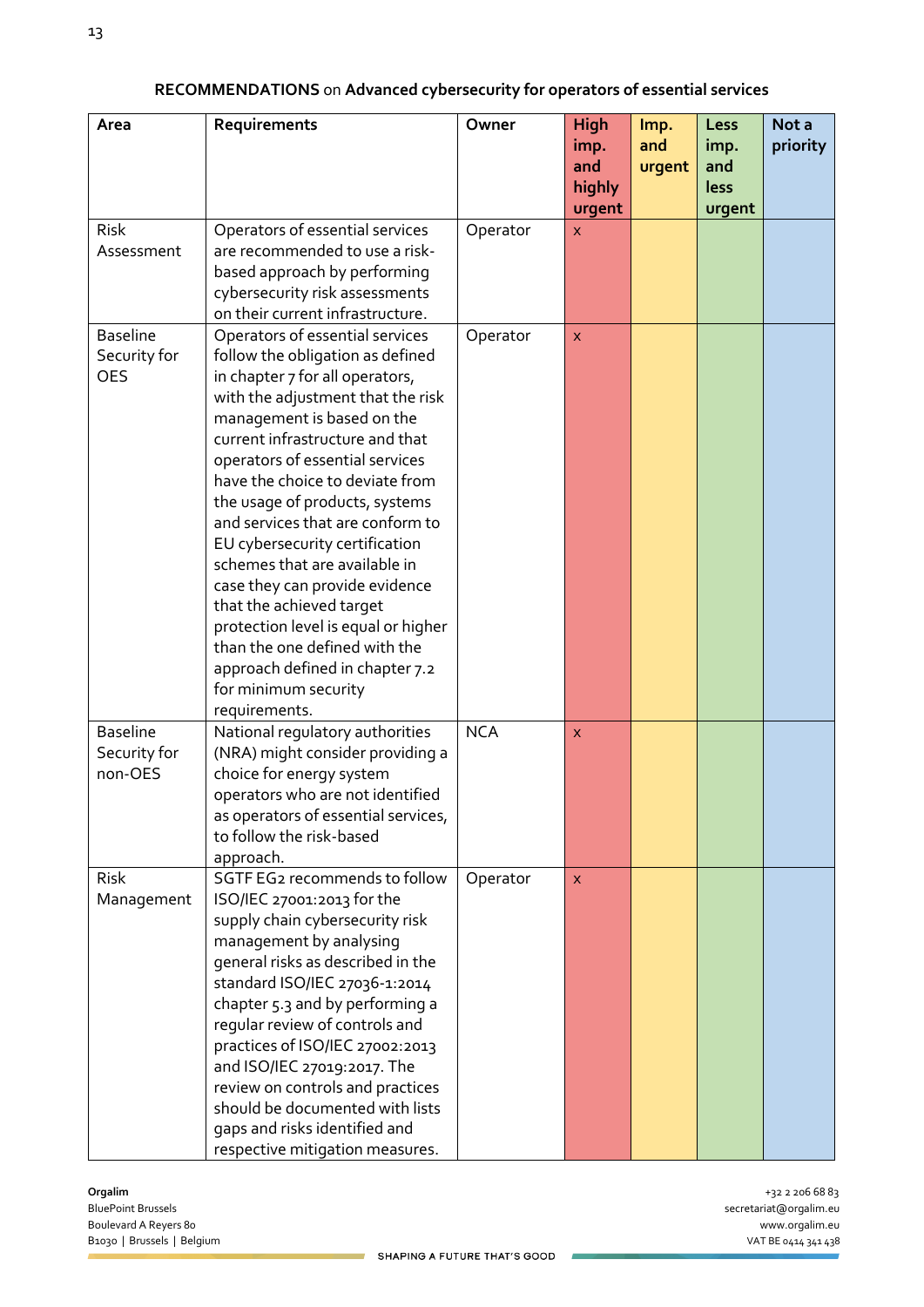| <b>Risk</b><br>Management | SGTF EG2 recommends to limit<br>the risk management to<br>suppliers of products, systems<br>and services that are highly<br>critical for the security of the<br>supply of energy.                                                                                                                      | Operator                     | $\pmb{\times}$          |                |  |
|---------------------------|--------------------------------------------------------------------------------------------------------------------------------------------------------------------------------------------------------------------------------------------------------------------------------------------------------|------------------------------|-------------------------|----------------|--|
| Methodology               | Cross-border and cross-<br>organisational cybersecurity risk<br>management to be based on the<br>methodology on the<br>international standards: ISO/IEC<br>27005:2018 and ISO 55001:2014.                                                                                                              | ENTSO-E<br>and EU-DSO        | $\bar{\mathsf{x}}$      |                |  |
| Methodology               | Address cyber scenarios that<br>could cause scale 2 or scale 3<br>emergency situations listed in<br>the ENTSO-E "Incident<br>Classification Scale".                                                                                                                                                    | <b>ENTSO-E</b><br>and EU-DSO | $\overline{\mathsf{x}}$ |                |  |
| Risk<br>Treatment         | Follow the ISO/IEC 27001:2013<br>principle that each organisation<br>(OES) has to decide on<br>implementation and risk<br>acceptance of residual risks.<br>Consequently, SGTF EG2<br>recommends that operators of<br>essential services document all<br>risk acceptance with appropriate<br>reasoning. | Operator                     |                         | $\pmb{\times}$ |  |
| Set-Up                    | Establish a cyber security risk<br>management advisory group for<br>the electricity subsector with the<br>express purpose of identifying<br>and managing common cross-<br>border and cross-organisational<br>Tier 2 and Tier 3 cybersecurity<br>risks.                                                 | ENTSO-E<br>and EU-DSO        | <b>X</b>                |                |  |
| Methodology               | A risk identification and risk<br>evaluation model similar to a<br>functional and logical mapping<br>into the Smart Grid Architecture<br>Model (SGAM) should be<br>specifically defined, harmonised,<br>validated and maintained.                                                                      | ENTSO-E<br>and EU-DSO        |                         | X              |  |
| Methodology               | A risk impact matrix similar to<br>the NTA8120 risk-impact matrix<br>should be defined, harmonised,<br>validated and maintained.                                                                                                                                                                       | ENTSO-E<br>and EU-DSO        | $\overline{\mathsf{x}}$ |                |  |
| Methodology               | The established cyber security<br>risk management advisory group<br>should identify requirements for<br>key security controls and                                                                                                                                                                      | ENTSO-E<br>and EU-DSO        | $\mathsf{x}$            |                |  |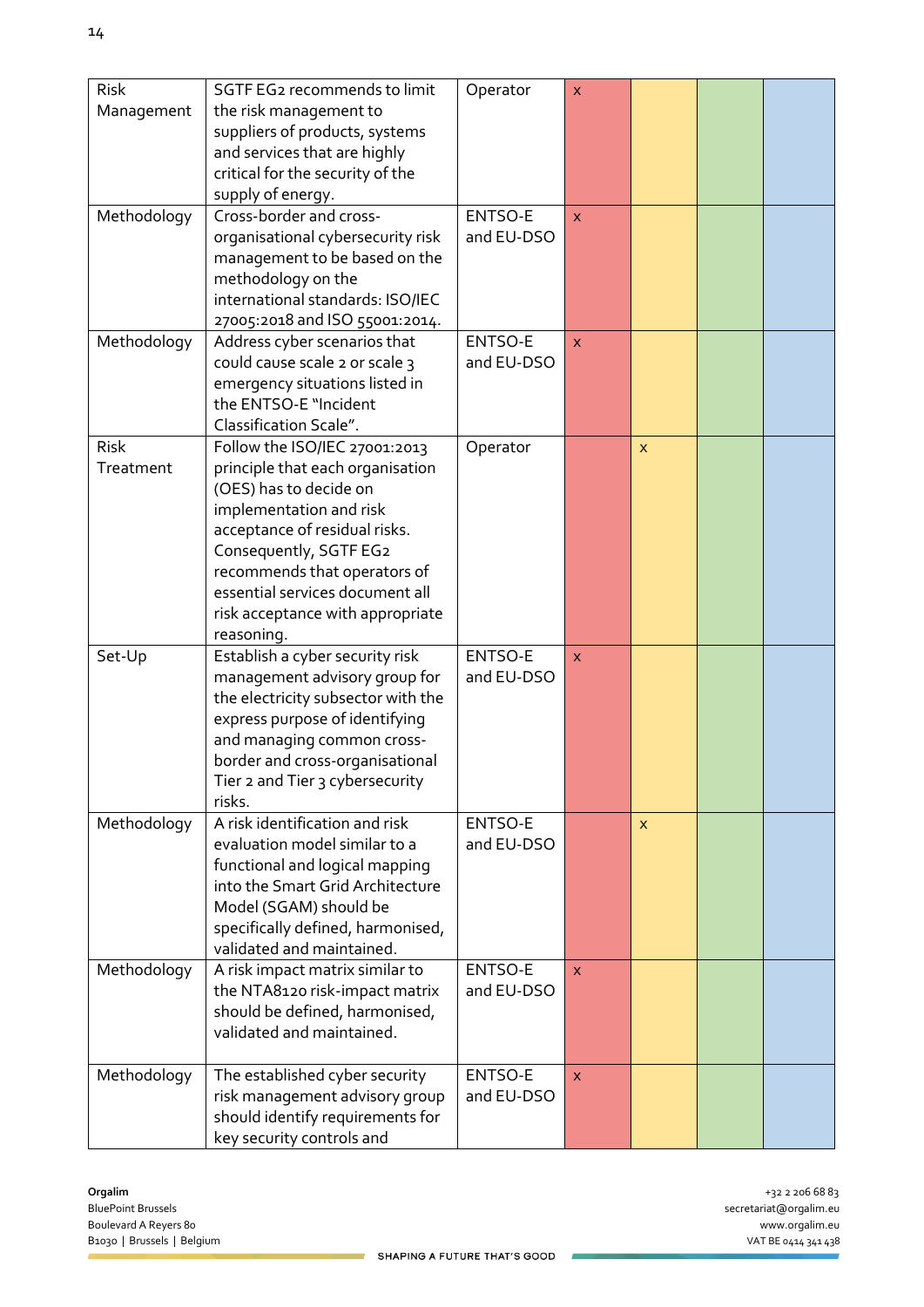|                             | recommended best-practice<br>solutions.                                                                                                                                                                                                                                                            |                                         |              |              |  |
|-----------------------------|----------------------------------------------------------------------------------------------------------------------------------------------------------------------------------------------------------------------------------------------------------------------------------------------------|-----------------------------------------|--------------|--------------|--|
| General                     | Technology neutrality to be<br>considered as a priority for the<br>Network Code on cybersecurity.                                                                                                                                                                                                  | European<br>Commission                  | $\mathbf{x}$ |              |  |
| Set-Up                      | ENTSO-E and EU-DSO to initiate<br>the discussion on an early<br>warning system and information<br>sharing in the EU and Member<br>States with ENISA to facilitate a<br>discussion with the Member<br>States in the NIS Cooperation<br>Group on how to best set-up<br>such an early warning system. | <b>ENTSO-E</b><br>and EU-<br>DSO, ENISA | $\mathbf{x}$ |              |  |
| Code of<br>Conduct          | Member States to agree on a<br>Code of Conduct for an early<br>warning system.                                                                                                                                                                                                                     | <b>ENISA</b>                            |              | $\mathsf{x}$ |  |
| Participation<br>of non-OES | Offer operators that are not<br>identified as OES the possibility<br>to voluntarily participate in the<br>early warning system.                                                                                                                                                                    | European<br>Commission                  |              | $\mathsf{X}$ |  |
| Platform                    | Use MISP as a platform for the<br>early warning system.                                                                                                                                                                                                                                            | European<br>Commission                  | $\mathsf{x}$ |              |  |

### **RECOMMENDATIONS** on **Supportive elements**

| Area                                       | Requirements                                                                                                                                                                                                                  | Owner                                                      | <b>High</b><br>imp.<br>and<br>highly<br>urgent | Imp.<br>and<br>urgent | Less<br>imp.<br>and<br><b>less</b><br>urgent | Not a<br>priority |
|--------------------------------------------|-------------------------------------------------------------------------------------------------------------------------------------------------------------------------------------------------------------------------------|------------------------------------------------------------|------------------------------------------------|-----------------------|----------------------------------------------|-------------------|
| Implementation<br>Guidance                 | Energy domain-specific<br>quidance for crisis-<br>management of energy system<br>operators should be available<br>without being restrictive for<br>the implementation in order to<br>reflect individual operational<br>needs. | European<br>Commission,<br>ENISA,<br>ENTSO-E<br>and EU-DSO | $\mathsf{x}$                                   |                       |                                              |                   |
| Guidance on<br>Policies and<br>Agreements  | ENTSO-E &EU-DSO to provide<br>guidance on security policies<br>and agreements for suppliers<br>on common security practices.<br>SGTF EG2 recommends to<br>align the guidance with<br>relevant stakeholders.                   | ENTSO-E<br>and EU-DSO                                      | $\mathsf{x}$                                   |                       |                                              |                   |
| Guidance on<br>Procurement<br>Requirements | ENTSO-E and EU-DSO to<br>provide guidance on<br>procurement requirements.<br>SGTF EG2 recommends to<br>align the guidance with                                                                                                | ENTSO-E<br>and EU-DSO                                      | $\overline{\mathsf{x}}$                        |                       |                                              |                   |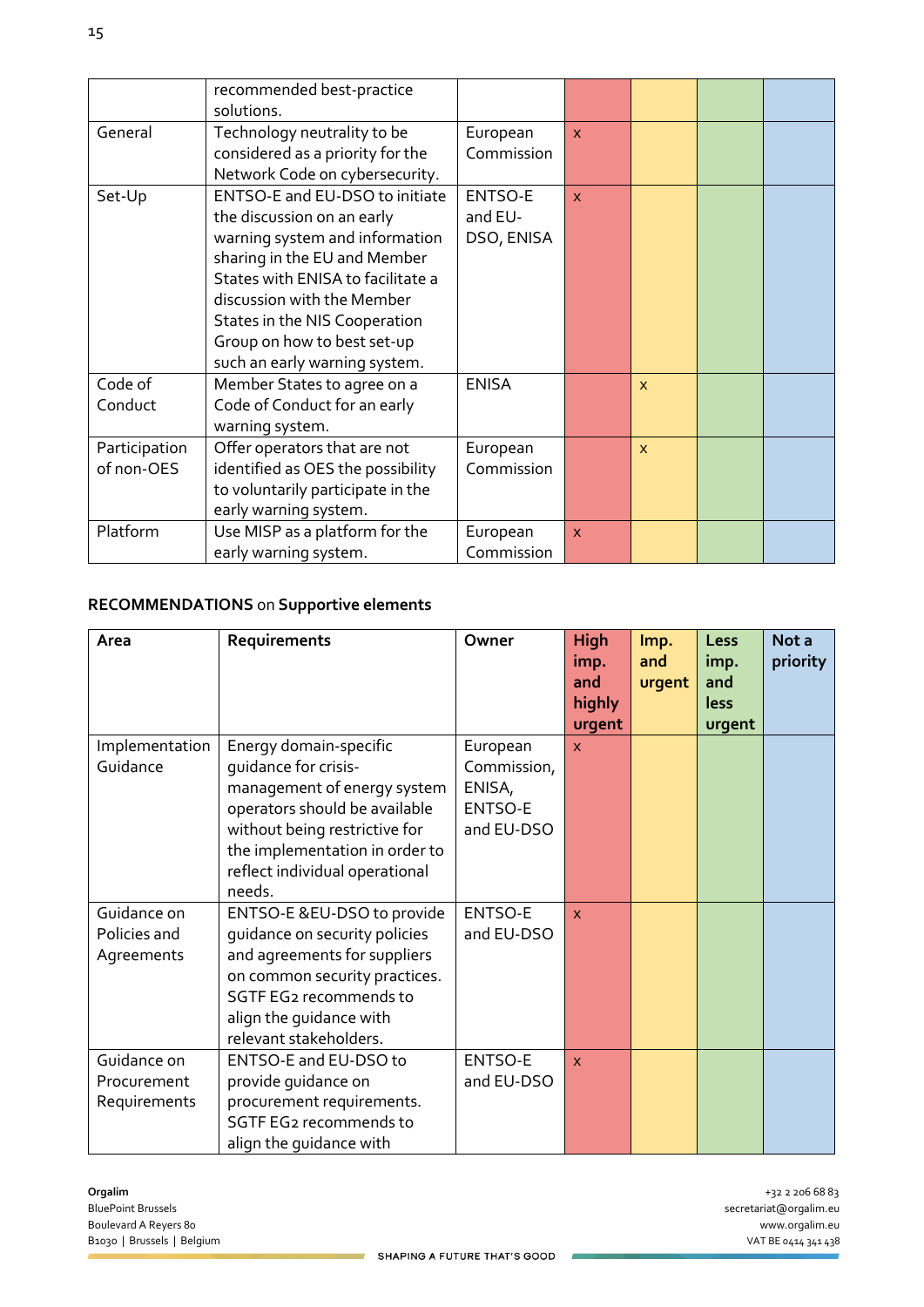|           | relevant stakeholders           |              |   |  |
|-----------|---------------------------------|--------------|---|--|
|           | representing manufacturers.     |              |   |  |
|           | Furthermore, SGTF EG2           |              |   |  |
|           | recommends to base this         |              |   |  |
|           | effort on the widely recognized |              |   |  |
|           | OE-BDEW white paper while       |              |   |  |
|           | to improve the structure by     |              |   |  |
|           | adding a clear separation of    |              |   |  |
|           | roles such as operator, service |              |   |  |
|           | provider, integrator and        |              |   |  |
|           | manufacturer. Furthermore,      |              |   |  |
|           | minimum security                |              |   |  |
|           | requirements should be          |              |   |  |
|           | considered in such guidance as  |              |   |  |
|           | an option where it might        |              |   |  |
|           | simplify procurement            |              |   |  |
|           | requirements if available.      |              |   |  |
| Maturity  | ENISA to facilitate a mapping   | <b>ENISA</b> | X |  |
| Framework | of ES-C2M2 to controls of       |              |   |  |
|           | ISO/IEC 27001:2013, ISO/IEC     |              |   |  |
|           | 27002:2013 and ISO/IEC          |              |   |  |
|           | 27019:2017 in order to create   |              |   |  |
|           | an EU cybersecurity maturity    |              |   |  |
|           | model for the electricity       |              |   |  |
|           | subsector that can be further   |              |   |  |
|           | developed independent to ES-    |              |   |  |
|           | C2M2. ENISA might discuss       |              |   |  |
|           | with ENTSO-E and EU-DSO on      |              |   |  |
|           | the value to provide an         |              |   |  |
|           | extended maturity that          |              |   |  |
|           | includes controls not already   |              |   |  |
|           | covered in the existing         |              |   |  |
|           | maturity framework.             |              |   |  |
| Maturity  | SGTF EG2 recommends             | Operator     | X |  |
| Framework | operators who intend to use a   |              |   |  |
|           | maturity framework to follow    |              |   |  |
|           | the Plan-Do-Check-Act (PDCA)    |              |   |  |
|           | methodology of ISO 9001:2015    |              |   |  |
|           | in order to ensure continuous   |              |   |  |
|           | improvement.                    |              |   |  |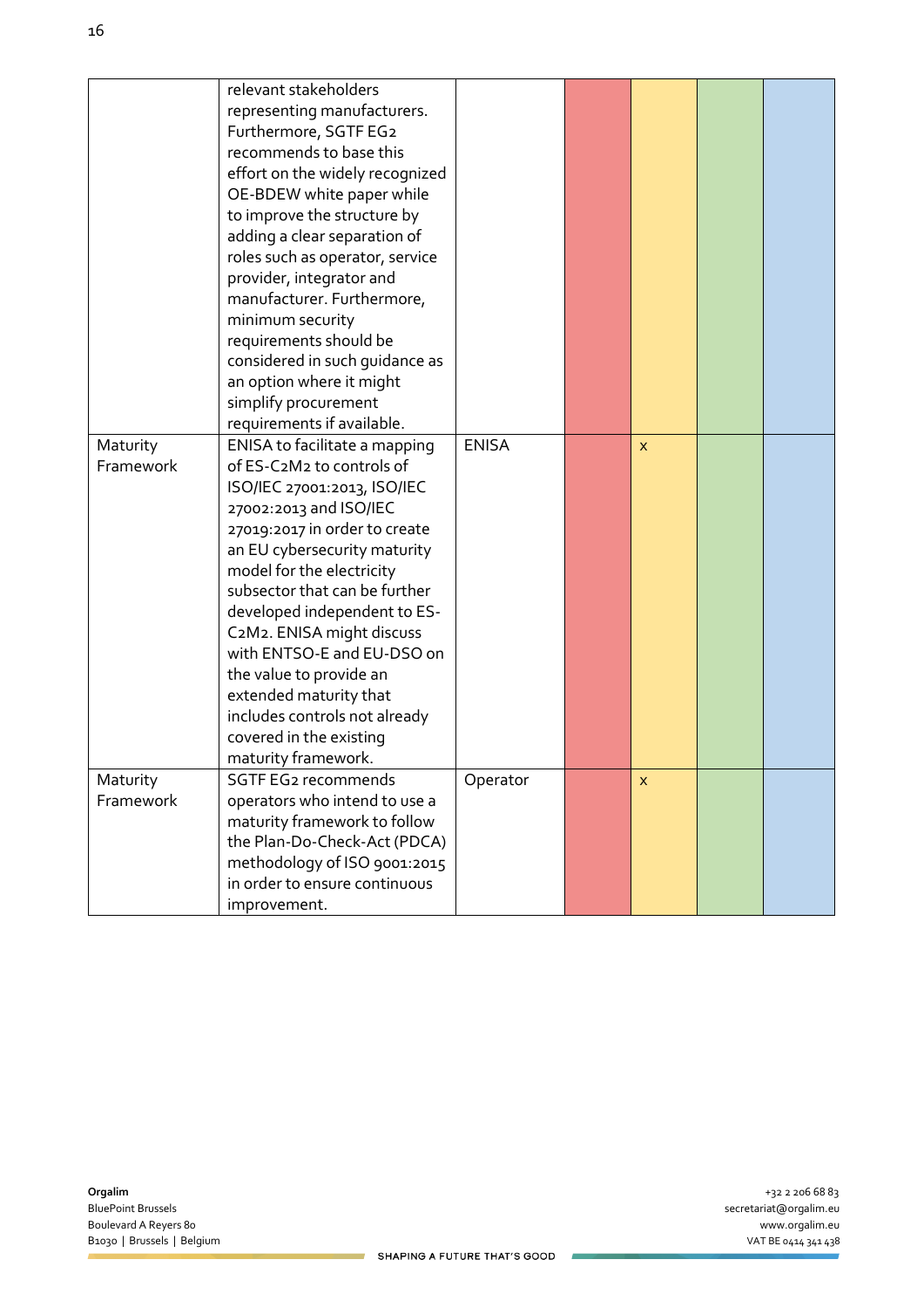# **ANNEX III:**

# **EG3 Report on Demand Side Flexibility:**

# **Perceived barriers and proposed recommendations**

#### **RECOMMENDATIONS**

| ID       | Recommendation                              | High                    | Important    | Less               | Not a    |
|----------|---------------------------------------------|-------------------------|--------------|--------------------|----------|
|          |                                             | importance              | and          | important          | priority |
|          |                                             | and highly<br>urgent    | urgent       | and less<br>urgent |          |
| $3 - 2A$ | Periodically analyse use cases that draw    | <b>X</b>                |              |                    |          |
|          | out consumer behaviour requirements, in     | (to be done             |              |                    |          |
|          | consultation with the relevant stakeholder  | after DSF               |              |                    |          |
|          | groups (see also section 10.3.1).           | take-off                |              |                    |          |
| $3 - 2B$ | Stakeholders should coordinate to create    |                         | $\mathsf{x}$ |                    |          |
|          | greater awareness of, and trust in, the     |                         |              |                    |          |
|          | opportunities of Demand Side Flexibility    |                         |              |                    |          |
|          | and the services that customers can         |                         |              |                    |          |
|          |                                             |                         |              |                    |          |
|          | participate in.                             |                         |              |                    |          |
| $3 - 2C$ | As offers evolve, Member States could       |                         |              | X                  |          |
|          | consider how to include new offers (new     |                         |              |                    |          |
|          | products or new providers) in price         |                         |              |                    |          |
|          | comparison tools if this is not available.  |                         |              |                    |          |
| $3 - 2D$ | Member States should monitor                | X.                      |              |                    |          |
|          | developments in consumer offerings,         | (after DSF              |              |                    |          |
|          | consider the need for changes to            | take-off)               |              |                    |          |
|          | consumer protection rules, and empower      |                         |              |                    |          |
|          | relevant bodies to take action if required. |                         |              |                    |          |
| $3 - 4$  | NRAs could ensure that TSO and DSO          | $\overline{\mathsf{x}}$ |              |                    |          |
|          | revenue regulation and network tariffs      |                         |              |                    |          |
|          | structures take into account costs and      |                         |              |                    |          |
|          | benefits of flexibility for the system, and |                         |              |                    |          |
|          | that they are non-discriminatory.           |                         |              |                    |          |
| $4 - 1A$ | There is a need for standardisation or at   | x (should               |              |                    |          |
|          | least interoperability of hardware (EMS,    | apply only              |              |                    |          |
|          | smart meters, charging stations etc.).      | to the new              |              |                    |          |
|          |                                             | generation              |              |                    |          |
|          |                                             | of                      |              |                    |          |
|          |                                             | products)               |              |                    |          |
| $4 - 1B$ | There is a need for harmonisation of        | X                       |              |                    |          |
|          | market rules and energy products (details   |                         |              |                    |          |
|          | in chapter 5).                              |                         |              |                    |          |
| $4 - 2A$ | A comprehensive aggregator framework        | $\mathsf{X}$            |              |                    |          |
|          | should be implemented, following the CEP    |                         |              |                    |          |
|          | and EBGL, and further developing topics     |                         |              |                    |          |
|          | like allocation of energy volumes should be |                         |              |                    |          |
|          | addressed.                                  |                         |              |                    |          |
|          |                                             |                         |              |                    |          |
| $4 - 2B$ | Develop a classification of Transfer of     |                         | X            |                    |          |
|          | Energy models and a compilation of best     |                         |              |                    |          |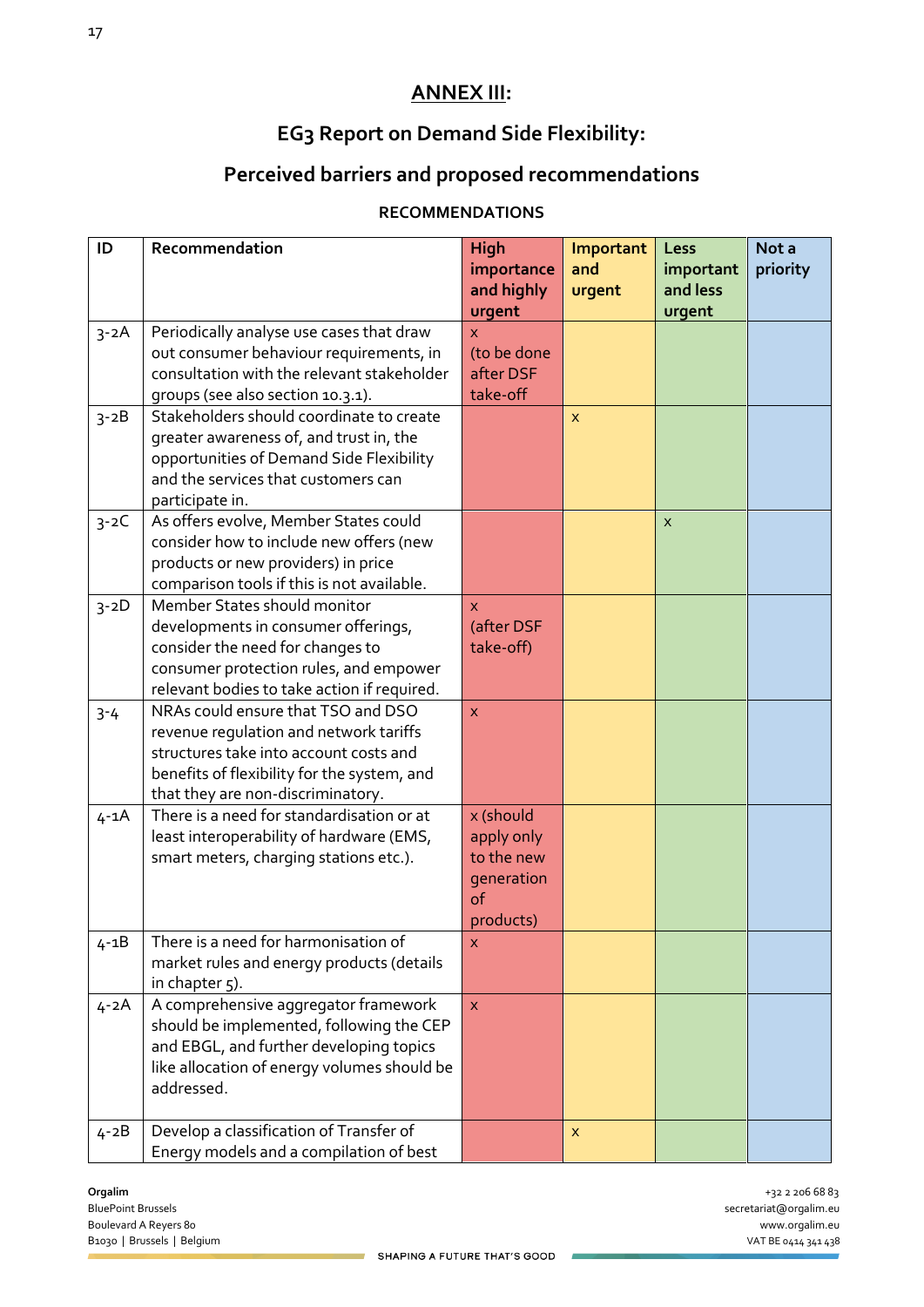|          | practices for the ToE, including different                                         |              |              |           |
|----------|------------------------------------------------------------------------------------|--------------|--------------|-----------|
|          | compensation/remuneration and                                                      |              |              |           |
|          | perimeter correction mechanisms.                                                   |              |              |           |
| $4 - 3$  | Study the integration of Implicit and                                              |              | $\mathsf{x}$ |           |
|          | Explicit DR.                                                                       |              |              |           |
| $4 - 4$  | Define a data access & data sharing                                                | <b>X</b>     |              |           |
|          | framework, including the list of topics in                                         |              |              |           |
|          | 4.3.4.                                                                             |              |              |           |
| $5 - 1$  | Products should be designed in a dialogue                                          |              |              | X         |
|          | with stakeholders to assess possibilities                                          |              |              | (market   |
|          | and needs, at least at national level.                                             |              |              | will      |
|          | Special attention should be given to                                               |              |              | select    |
|          | avoiding too numerous and diverse                                                  |              |              | suitable  |
|          | products, while considering local                                                  |              |              | products) |
|          | specificities.                                                                     |              |              |           |
| $5 - 2A$ | Locational information in flexibility                                              | $\mathsf{x}$ |              |           |
|          | products should be mandatory for                                                   |              |              |           |
|          | congestion management products, with                                               |              |              |           |
|          | minimum granularity to the extent                                                  |              |              |           |
|          | necessary.                                                                         |              |              |           |
| $5 - 2B$ | Define the data requirements that<br>flexibility service providers must deliver to | X            |              |           |
|          | the relevant SO or responsible market                                              |              |              |           |
|          | operator. Study how more locational                                                |              |              |           |
|          | information could be provided in                                                   |              |              |           |
|          | aggregated flexibility products.                                                   |              |              |           |
| $5-3A$   | The pre-qualification process should be                                            | X            |              |           |
|          | user-friendly, striving to minimise the                                            |              |              |           |
|          | different steps and standardise them when                                          |              |              |           |
|          | possible. Proportionality of the process                                           |              |              |           |
|          | regarding the product type and                                                     |              |              |           |
|          | requirements should be ensured.                                                    |              |              |           |
|          | Transparency of limits applied to bids and                                         |              |              |           |
|          | their justification should be ensured.                                             |              |              |           |
| $5-3B$   | Study possible alignment of                                                        |              | X            |           |
|          | prequalification process per product, and                                          |              |              |           |
|          | feasibility of the prequalification process at                                     |              |              |           |
|          | aggregated level.                                                                  |              |              |           |
| $5 - 4$  | Analyse the need for availability contracts,                                       |              | X            |           |
|          | and their impact on the market liquidity.                                          |              |              |           |
| $5 - 5$  | The assets delivering flexibility products                                         |              | X            |           |
|          | should be connected to a smart                                                     |              |              |           |
|          | (sub)meter/gateway to collect data.                                                |              |              |           |
|          | Telemetry requirements should be                                                   |              |              |           |
|          | established according to capacity                                                  |              |              |           |
|          | thresholds. Other equivalent solutions                                             |              |              |           |
|          | (where possible) should be implemented                                             |              |              |           |
|          | for smaller units or aggregators.                                                  |              |              |           |
| $6 - 1$  | An EU framework shall be developed to                                              | X.           |              |           |
|          | ensure an equal and transparent level                                              |              |              |           |
|          | playing field for all service providers.                                           |              |              |           |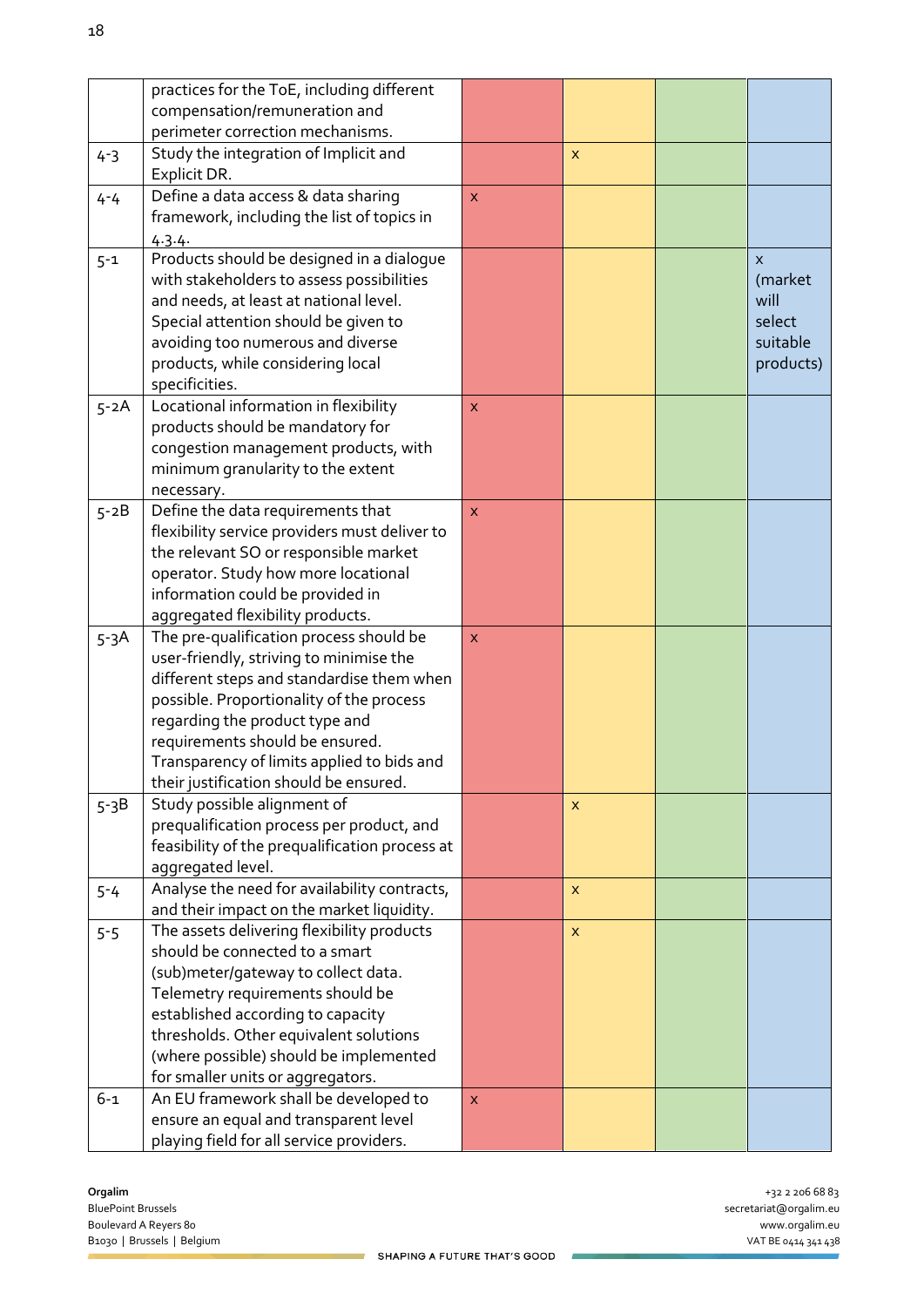| $6 - 2$                   | An integrated system approach should be                                      | $\mathsf{x}$       |                           |              |                                       |
|---------------------------|------------------------------------------------------------------------------|--------------------|---------------------------|--------------|---------------------------------------|
|                           | a shared vision.                                                             |                    |                           |              |                                       |
|                           | Market processes should have sufficient                                      |                    |                           |              |                                       |
|                           | coordination functions between them for                                      |                    |                           |              |                                       |
|                           | economic efficiency and SoS.                                                 |                    |                           |              |                                       |
| $6 - 3$                   | The appropriate model for the                                                | X                  |                           |              |                                       |
|                           | coordination of market processes should                                      |                    |                           |              |                                       |
|                           | be chosen and made transparent. TSOs                                         |                    |                           |              |                                       |
|                           | and DSOs, in coordination with all market                                    |                    |                           |              |                                       |
|                           | actors, should strive for efficient                                          |                    |                           |              |                                       |
|                           | coordination, especially in designing,                                       |                    |                           |              |                                       |
|                           | buying and settling flexibility products.                                    |                    |                           |              |                                       |
| $7 - 1$                   | The Harmonised Electricity Market Role                                       | X                  |                           |              |                                       |
|                           | Model should evolve to include common                                        |                    |                           |              |                                       |
|                           | terminology for DSR, develop roles &                                         |                    |                           |              |                                       |
|                           | responsibilities model for all relevant roles                                |                    |                           |              |                                       |
|                           | with respect to contracting and activating                                   |                    |                           |              |                                       |
|                           | DSF, especially the Aggregator role. This<br>includes a process model and an |                    |                           |              |                                       |
|                           | information exchange model.                                                  |                    |                           |              |                                       |
|                           | Share and develop best practices for value                                   |                    |                           |              |                                       |
| $7 - 2$                   |                                                                              |                    | $\boldsymbol{\mathsf{x}}$ |              |                                       |
|                           | stacking.<br>Share and develop best practices for sub-                       |                    |                           |              |                                       |
| $7 - 3$                   | metering.                                                                    |                    |                           | $\mathsf{x}$ |                                       |
|                           | Develop a categorisation of best practices                                   | $\mathsf{x}$       |                           |              |                                       |
| $7 - 4A$                  | for baseline design, and methodology                                         |                    |                           |              |                                       |
|                           | development for selecting and validating                                     |                    |                           |              |                                       |
|                           | baseline methodologies for specific                                          |                    |                           |              |                                       |
|                           | products.                                                                    |                    |                           |              |                                       |
| $7 - 4B$                  | Develop market monitoring, at national                                       | $\pmb{\mathsf{X}}$ |                           |              |                                       |
|                           | level or potentially at EU level, to provide a                               |                    |                           |              |                                       |
|                           | view on how much flexibility is active in the                                |                    |                           |              |                                       |
|                           | market, and to monitor and prevent                                           |                    |                           |              |                                       |
|                           | strategic behaviour and gaming by market                                     |                    |                           |              |                                       |
|                           | players.                                                                     |                    |                           |              |                                       |
| $8 - 1$                   | Increase LV observability with smart meter                                   |                    | X                         |              |                                       |
|                           | data.                                                                        |                    |                           |              |                                       |
| $8 - 2$                   | Include the digitalisation perspective on                                    | $\mathsf{x}$       |                           |              |                                       |
|                           | achieving DSF.                                                               |                    |                           |              |                                       |
| $8 - 3$                   | Create a smart meter roadmap > 2020.                                         |                    | $\pmb{\times}$            |              |                                       |
| $8 - 4$                   | Improve forecasting at distribution level.                                   | $\pmb{\times}$     |                           |              |                                       |
| $8 - 5$                   | Address large scale simultaneous                                             | X                  |                           |              |                                       |
|                           | behaviour of DR technologies.                                                |                    |                           |              |                                       |
| $8-6$                     | Develop other options for mitigating grid                                    | $\mathsf{x}$       |                           |              |                                       |
|                           | constraints.                                                                 |                    |                           |              |                                       |
| $9 - 1$                   | Further studies should be done to consider                                   |                    | X                         |              |                                       |
|                           | and clarify what (and how) information                                       |                    |                           |              |                                       |
|                           | should be made transparent in the energy                                     |                    |                           |              |                                       |
|                           | sector. It may be useful to map categories                                   |                    |                           |              |                                       |
|                           | of energy-related data against how it                                        |                    |                           |              |                                       |
|                           | interacts with data privacy regulations.                                     |                    |                           |              |                                       |
|                           |                                                                              |                    |                           |              |                                       |
| Orgalim                   |                                                                              |                    |                           |              | +32 2 206 68 83                       |
| <b>BluePoint Brussels</b> |                                                                              |                    |                           |              | secretariat@orgalim.eu                |
|                           | Boulevard A Reyers 80<br>B1030   Brussels   Belgium                          |                    |                           |              | www.orgalim.eu<br>VAT BE 0414 341 438 |
|                           |                                                                              |                    |                           |              |                                       |

ż,